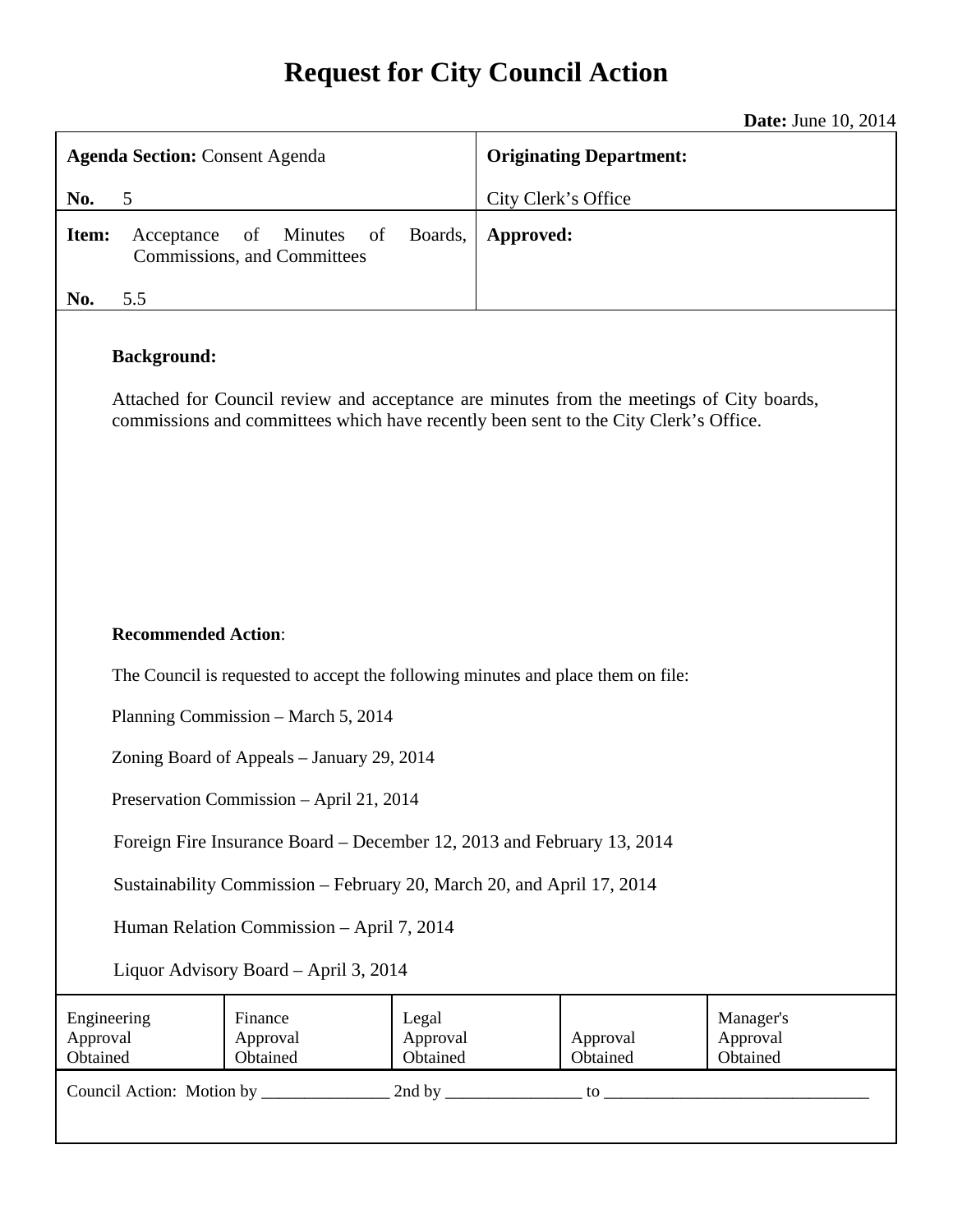

# **MINUTES Carbondale Planning Commission Wednesday, March 5, 2014 Room 108, 6:00 p.m. City Hall/Civic Center**

Mr. Grant called the meeting to order at 6:03 p.m.

| <b>Members Present:</b> | Anz, Field, Grant, Kang, Lilly, Loos, Love, Schachel<br>Bradshaw (ex-officio) |
|-------------------------|-------------------------------------------------------------------------------|
| <b>Members Absent:</b>  | <b>Barke</b>                                                                  |
| <b>Staff Present:</b>   | Wallace, Taylor                                                               |

# **Approval of Minutes:**

Mr. Kang moved, seconded by Ms. Lilly, to approve the Planning Commission minutes of December 18, 2013, and the minutes of the Neighborhood Business Advisory Committee of October 2, October 16, and December 18, 2013. The motion to approve the minutes passed on a unanimous voice vote.

# **Report of Officers, Committees, Communications:**

None

# **Public Hearings:**

**A. PC 14-11**, Text Amendment Relative to the NB, Neighborhood Business District

Mr. Grant declared Public Hearing PC 14-11 open and asked Mr. Wallace to read the legal notice.

Mr. Wallace read the legal notice.

Mr. Grant asked Mr. Taylor to present the staff report.

 Mr. Taylor, Planner for the City of Carbondale, was sworn in and read part A of the staff report.

Mr. Grant asked if there were any questions of staff.

Ms. Field asked how religious institutions are defined.

Mr. Wallace responded that any religious organization with a 501.C.3 designation would be recognized, and that the ordinance was reworded to be more inclusive, with the recent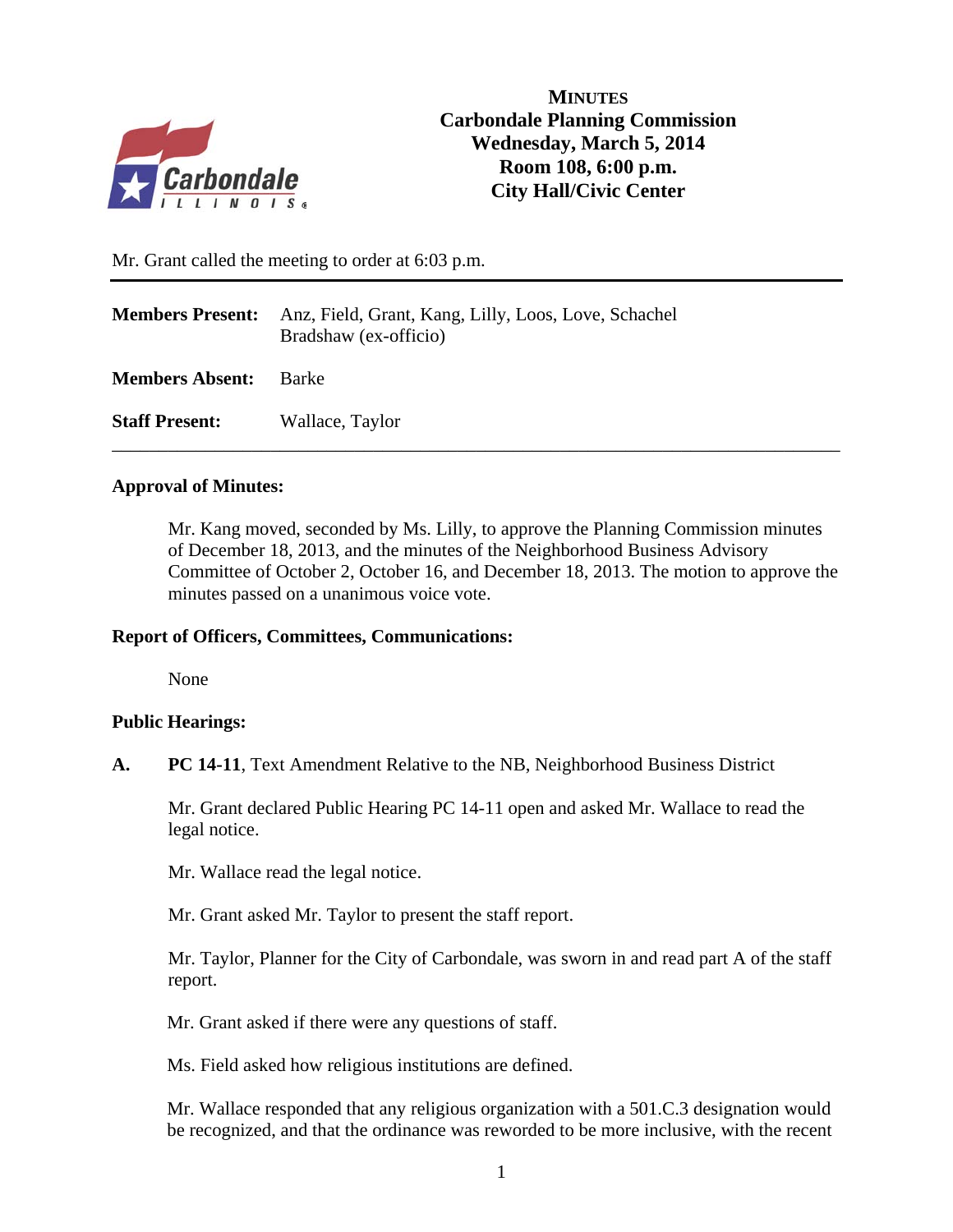updates.

Mr. Grant asked if there were any further questions.

There were none.

Mr. Grant asked Mr. Taylor to complete the staff report.

Mr. Taylor read parts B and C of the staff report, with a recommendation to approve PC 14-11.

Mr. Grant asked if Commissioners had any questions for staff.

There were none.

Mr. Grant asked if there were any questions from anyone to anyone.

Ms. Sandy Litecky came forward and asked if this could not also be applied to residential units that someone wished to turn into a commercial property.

Mr. Wallace responded that it would not apply to residential properties. The Ordinance was recently amended to allow more home occupations. It could not be rezoned, however, for commercial use.

There was brief discussion on the issues of parking and traffic generation, and how that would have to be taken into consideration with any new business.

Ms. Mary O'Hara came forward and stated that she was representing Study Circles Neighborhood Alliance Group. She said that they are very happy to see the changes that have been incorporated, but wanted to ask for a change on page 73, under retail sales and service. She said they would like to see the permittable use be changed to a special use because there is no size restriction.

Mr. Wallace stated that he, with the consent of the Planning Commission, would make that change, and send it to the City Council as a special use.

Mr. Grant asked if anyone wished to speak in opposition.

There was no one.

Mr. Grant asked if there were any further questions.

There were none.

Mr. Wallace stated that there was a change on page 45, under section 217.10. He said that under D, he wished to amend it to say "any signs" so the size and location of all signs would have to be shown, rather than just free standing signs. He stated that he would also like to add a provision under I which would state that "any proposed modifications to the building façade or exterior." He said that another change would be on the next page,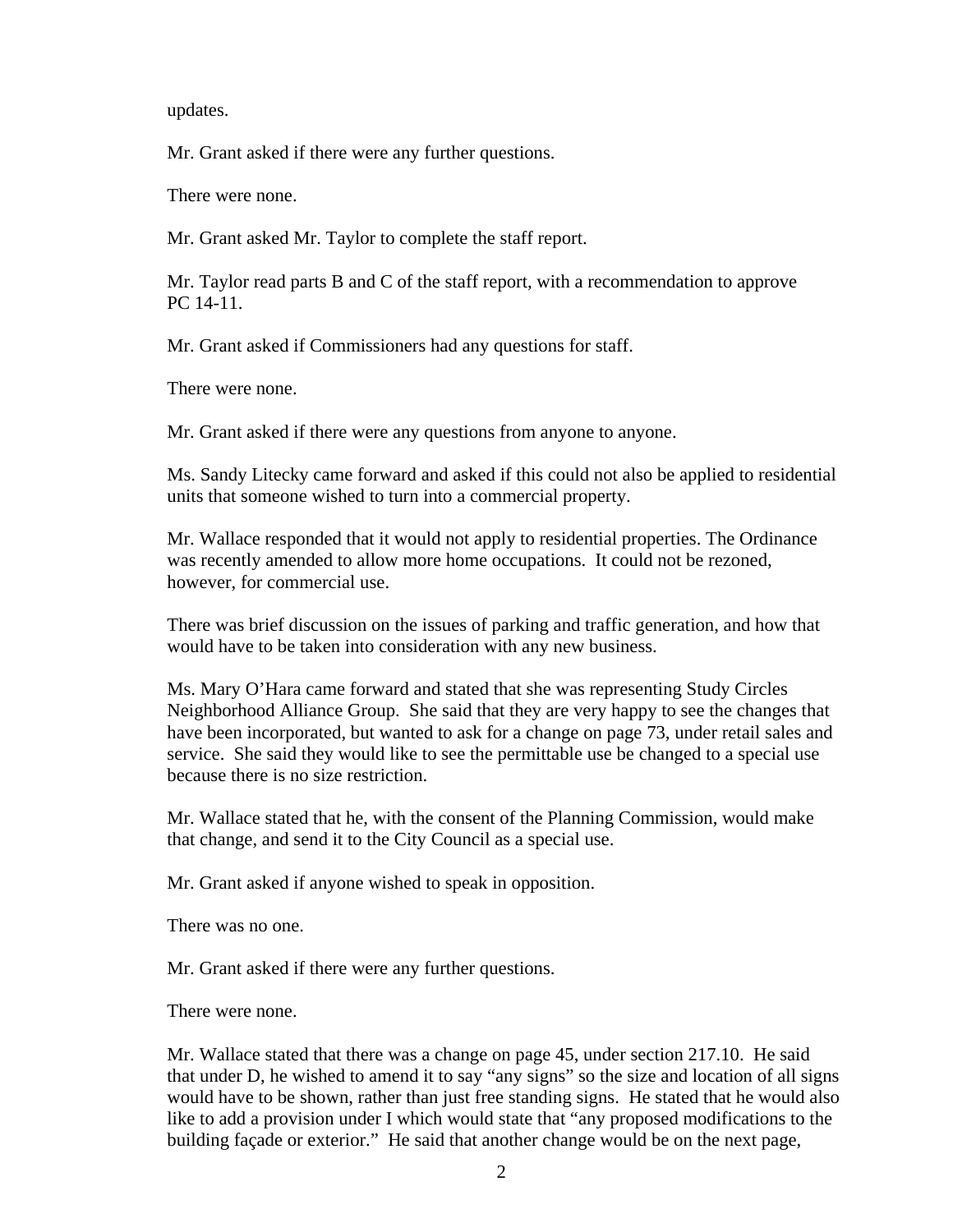under section 217.11, he would like to amend section D to say "an increase in the size, location or amount of signs, including free standing and architectural."

There was discussion regarding changing this to say "any signs," and it was agreed to do so.

Mr. Wallace asked to add an E onto the same section, to say that modifications may be made to the exterior of the building, but would require Council approval.

Mr. Grant closed the public hearing for PC 14-11 and asked for a motion on the findings of fact.

Mr. Kang moved, seconded by Ms. Lilly, that the Commission accept as findings of fact Parts A and B of the staff report for PC 14-11, that the applicant was present and that no one spoke in favor or in opposition, but two people asked general questions.

The motion passed on a unanimous voice vote.

Mr. Grant asked for a recommendation to the City Council.

Mr. Kang moved, seconded by Ms. Lilly, that the Commission recommend approval of PC 14-11, with the five amendments as follows:

- 1. Modify Section 15.2.29 under the use category, "Retail, general, except as otherwise listed" from Permitted to a Special Use
- 2. Modify Section 2.17.10.A .1.(d) to read, "Location and size of any signs"
- 3. Add (i) to Section 2.17.10.A.1, which should read "Any modifications to the exterior of the building."
- 4. Modify Section 2.17.11.A.1 (d) to read "An increase in the size, location, or amount of signs.
- 5. Add (e) to Section 2.17.11.A.1, which should read "modifications to the exterior of the building"

Roll Call Vote:

 Yes – 8 (Anz, Grant, Field, Loos, Schachel, Kang, Lilly, Love)  $No - 0$ 

Mr. Grant stated that the motion passed.

**B. PC 14-12**, P. Michael Kimmel has requested a text amendment that would allow the reconstruction of a building built before 1974, in the R-1 Low Density Residential district without the necessity of the structure being destroyed by fire or some other natural cause.

Mr. Grant declared Public Hearing PC 14-12 open and asked Mr. Wallace to read the legal notice.

Mr. Wallace read the legal notice.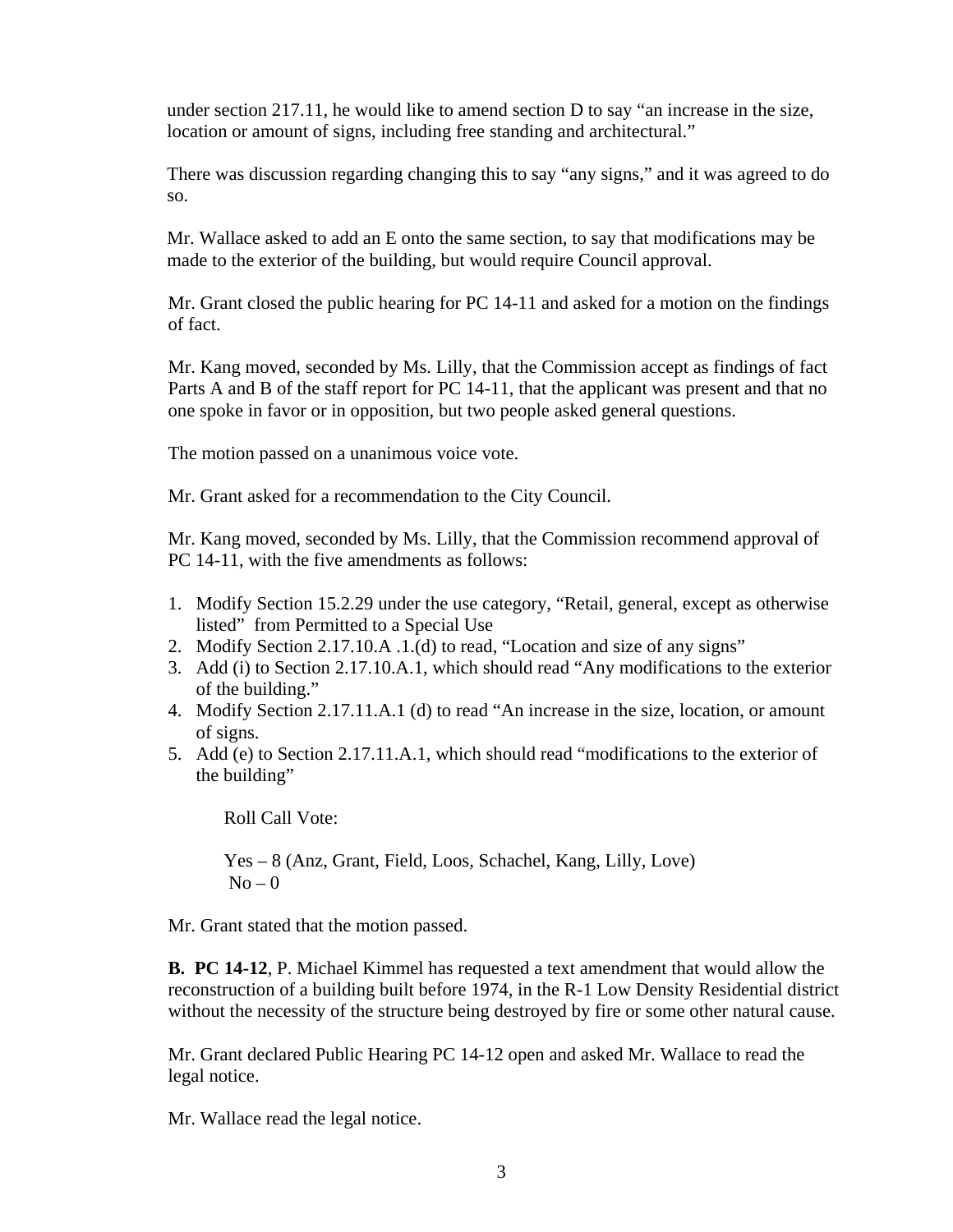Mr. Grant asked Mr. Taylor to present the staff report.

 Mr. Taylor, Planner for the City of Carbondale, was sworn in and read part A of the staff report.

Mr. Grant asked if the applicant was present and would like to speak.

Mr. P. Michael Kimmel came forward and stated that he lives at 505 West Walnut, and that he is here as a citizen of Carbondale. He said that in many of the older neighborhoods, there are out buildings that were built on small lots without any alternative place to put them, that are in disrepair. He said that if these buildings are allowed to be reconstructed, they will then meet fire and safety codes, besides improving the neighborhoods. He said that he also has the support of the Carbondale Preservation Commission, who will be sending a letter in the near future. He offered to answer any questions.

Mr. Grant asked if anyone had any questions for Mr. Kimmel.

There were none.

Mr. Grant asked if anyone would like to speak in favor of the text amendment.

Ms. Sandy Litecky came forward and asked for approval from the Commission, saying that the amendment is needed.

Mr. Wallace then read a letter of support for the text amendment submitted by the Arbor District, which will be made a part of the permanent record.

Mr. Grant asked if there was anyone who wished to speak in opposition.

There was no one.

Mr. Grant asked Mr. Taylor to complete his staff report.

Mr. Taylor read parts B and C, with the recommendation to approve PC 14-12.

There was discussion regarding the rebuilding of non-conforming structures, particularly duplexes, if they were destroyed.

Mr. Wallace explained that it is the intent of the Code that a duplex or other nonconforming structure cannot be rebuilt. He stated that the additional language recommended by staff would help clarify this.

Mr. Grant asked if there were any further questions.

Ms. Bradshaw asked if there would be any sort of oversight, or if people would just be able to rebuild without coming to the City at all, and if the design would be reviewed.

Mr. Wallace responded that one would have to obtain a Zoning Certificate and a Building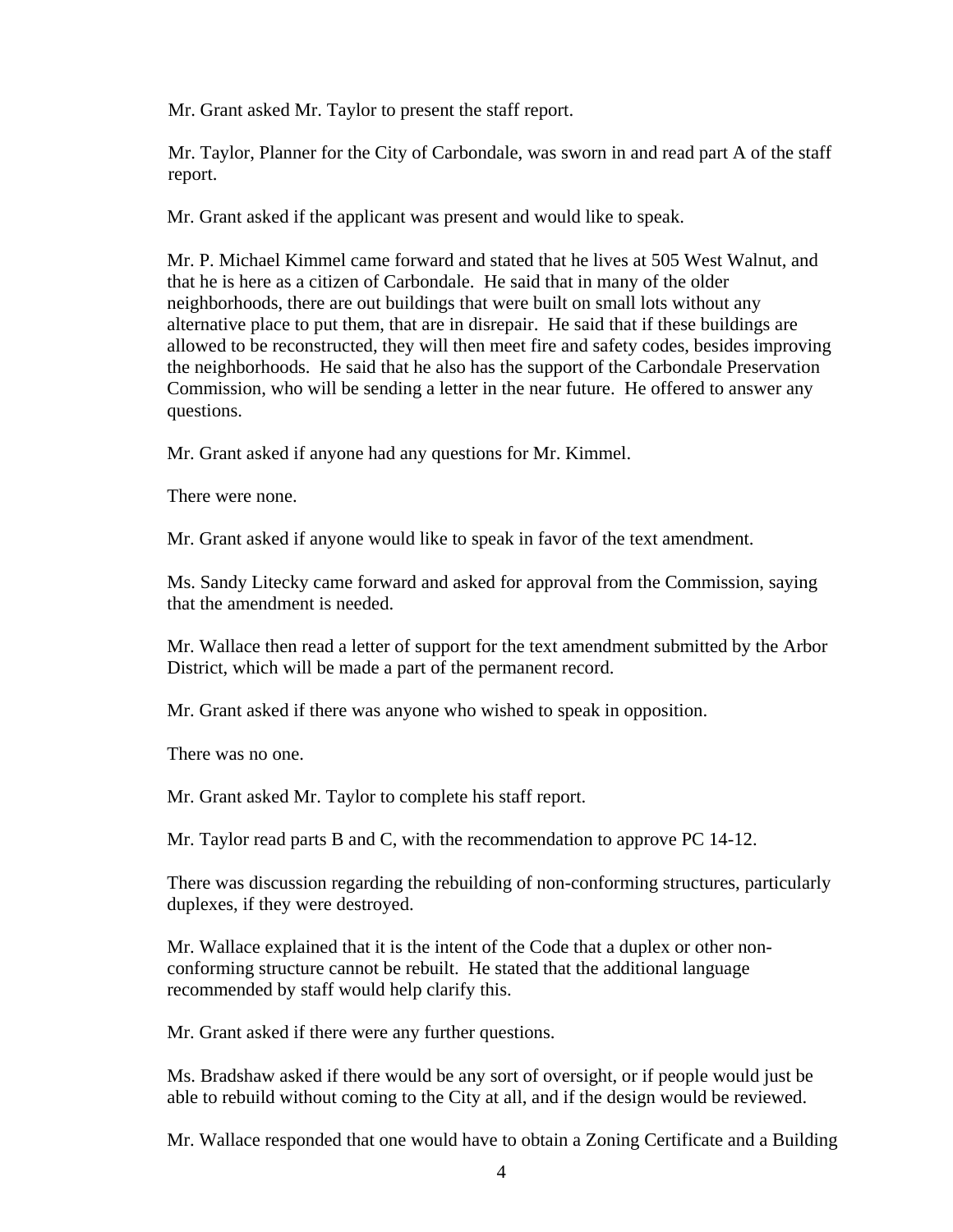Permit from the City prior to any construction, but there would be no design oversight.

Mr. Grant asked for a motion on the findings of fact.

Mr. Kang moved, seconded by Mr. Love, that Parts A and B of the staff report, that one person spoke in favor, no one spoke in opposition, and one letter was read in support.

The motion passed by a unanimous voice vote.

Mr. Grant asked for a motion as to the recommendation to the City Council.

Mr. Kang moved, seconded by Mr. Love, to recommend approval of PC 14-11.

Roll Call Vote:

 Yes – 8 (Anz, Grant, Field, Loos, Schachel, Kang, Lilly, Love)  $No - 0$ 

Mr. Wallace stated that the motion passes and that it will be on the March 25 City Council agenda.

#### **5. Old Business**

A. Election of Officers

Mr. Wallace stated that he recalled the slate was to remain the same for this year, with Mr. Grant as Chair, Mr. Love as First Vice Chair, and asked for a volunteer for Second Vice Chair.

Mr. Kang was nominated as Second Vice Chair, which he accepted.

Ms. Lilly moved, seconded by Mr. Loos, to accept the slate as proposed.

The motion was approved by a unanimous voice vote.

#### **6. New Business**

**A.** Commissioner Article: "Getting the Most Out of Staff Reports"

Mr. Wallace explained that this article touched on what all Commissioners are given for all Planning Commission cases and how important consistent staff reports are.

Mr. Grant also spoke about the importance of the article, citing the "Three C's."

**B.** City Council Agendas of January 7, January 28, February 11, February 25, and March 4, 2014

Ms. Bradshaw reviewed this item.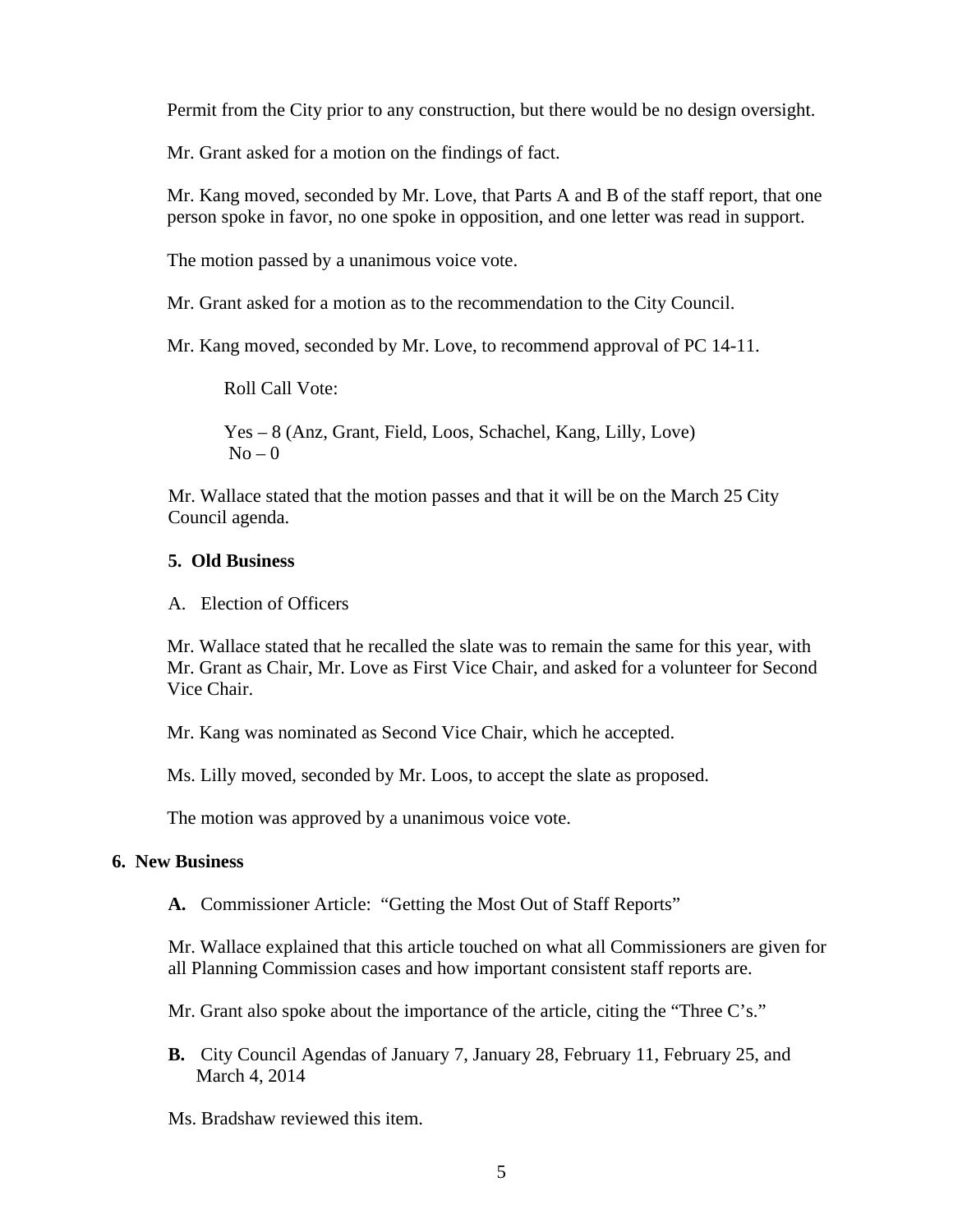# **7. Adjournment**

Mr. Grant adjourned the meeting at 7:21 p.m.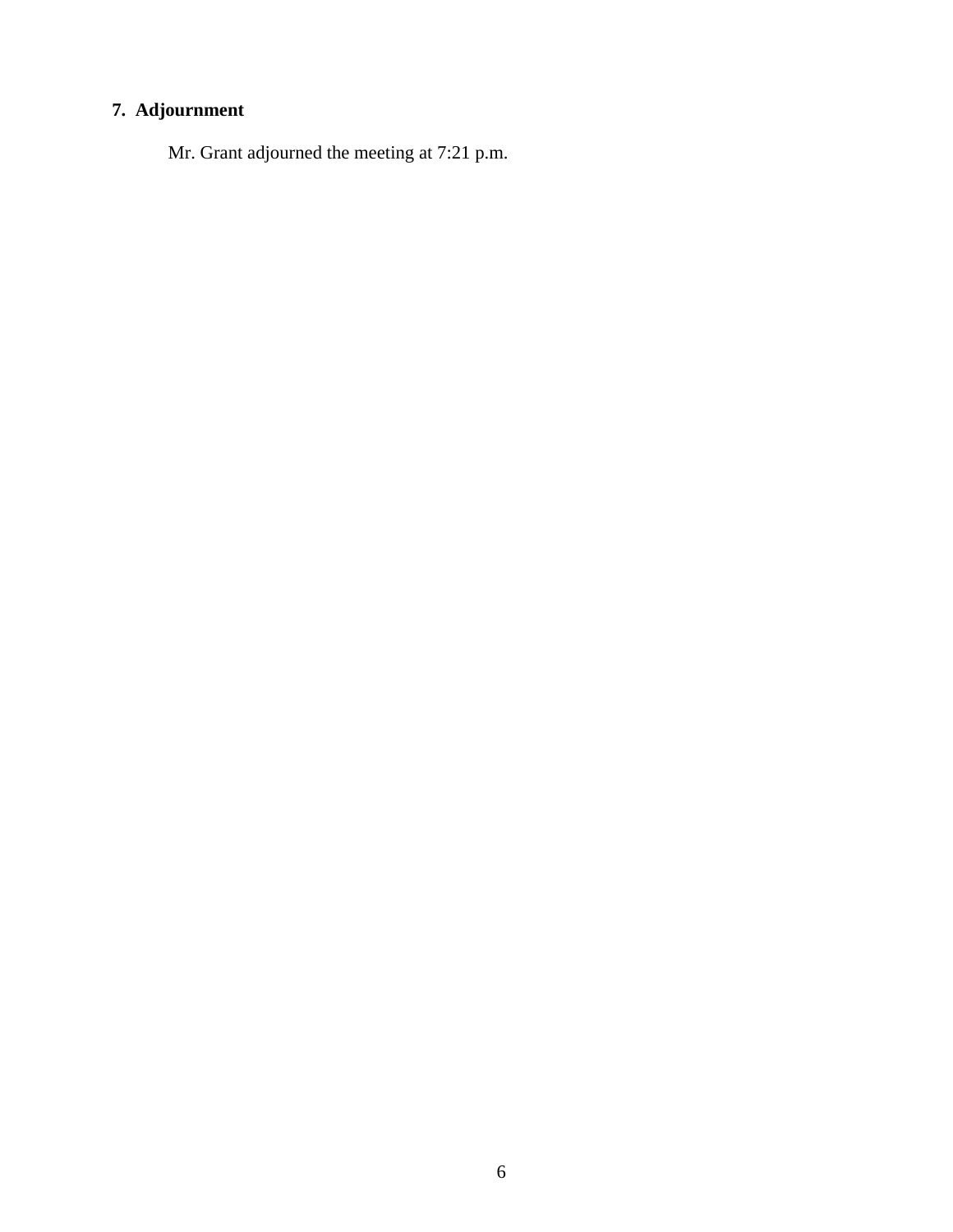# **MINUTES**

# **Carbondale Zoning Board of Appeals**

January 29, 2014 City Hall / Civic Center, Room 108 200 South Illinois Avenue 6:00 p.m.

| <b>MEMBERS PRESENT:</b> | Kang, Anz, Field, Loos, Schachel |
|-------------------------|----------------------------------|
| <b>MEMBERS ABSENT:</b>  | Barke, Grant, Love, Lilly        |
| <b>STAFF PRESENT:</b>   | Wallace, Price                   |

**Approval of Minutes:** Mr. Loos moved, seconded by Mr. Anz, to approve the minutes of August 14, 2013.

The motion was approved by a unanimous voice vote.

#### HEARING:

**A. ZBA 14-03**, 6:00 p.m. **–** Home Rental's appeal of the City's authority to regulate Real Estate Signs as described in Section 15.4.10.9.B

Roll call was completed and the determination of a quorum was made.

Mr. Kang opened the Public Hearing at 6:00 p.m. and asked Mr. Wallace to read the Legal Notice.

Mr. Wallace read the Legal Notice.

Mr. Price, Planner for the City of Carbondale, was sworn in and presented the staff report for ZBA 14-03.

Mr. Scott Hendricks, legal representative for the appellant, came forward and stated that he wished to point out that their appeal is with the City's attempt to regulate the signs of his clients, as set forth in his appeal notice. He said that the photographs provided by City staff do depict the signs that they are contesting, not with regard to signs as a whole. He said the signs are made with durable material and are permanently attached to the buildings, and that the basis of the appeal is the First Amendment of the United States Constitution as well as the Fourteenth Amendment. He spoke about the Supreme Court decisions and their interpretations that he felt supported his standing. He said that the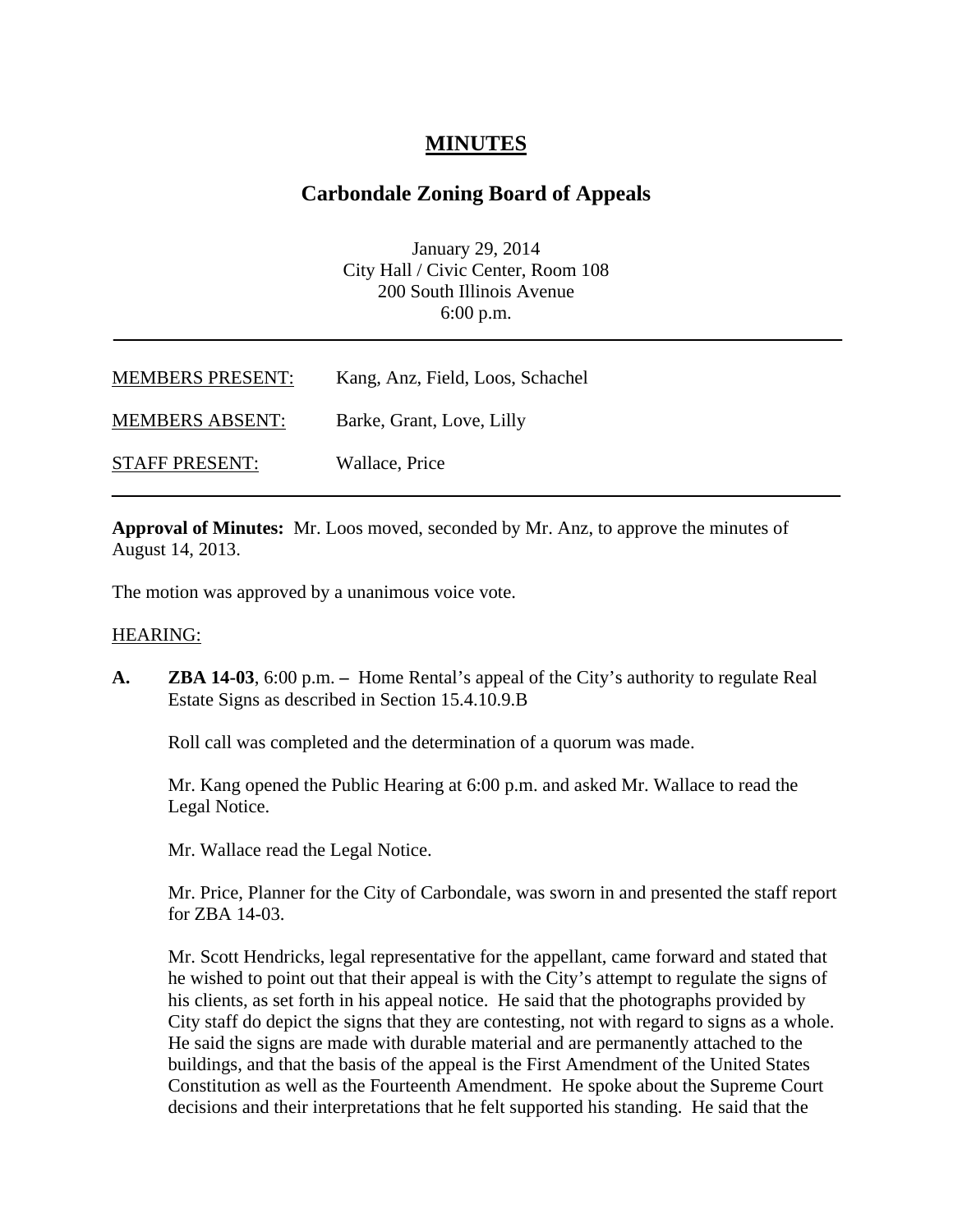City would have to show that the reason for the regulations of their signs would have to be substantial, and that the regulation directly advances the government interest. He stated that his client's signs are only on multi-unit apartment buildings, not in single family zoning areas, and that they advertise units for rent. He said that the Ordinance, in Section 15.4.10.2, states the purposes of the sign regulations, the first being "to preserve, protect and promote the public safety on City streets by limiting unnecessary distraction of motorists caused by signs." He stated that while driving through the City this evening, he noticed there are more signs in Carbondale than in many metropolitan areas. He spoke about the Ordinance in detail and how his client's signs do not violate City Code, in his opinion and supported by his legal research. He submitted copies of his researched cases to members of the Board and thanked them for their time.

Mr. Kang asked if there were any questions from the Board.

There were none.

Mr. Kang asked Mr. Jamie Snyder, Assistant Attorney for the City of Carbondale, to present his case.

Mr. Snyder came forward and stated that most of the information he wished to present was given to the Board prior to the meeting in the form of a Memorandum written by him and added to Mr. Price's staff report. He asked Mr. Price to show the slide of the signage that was torn and left in disrepair, and one that showed four separate signs on one building frontage, stating that the signs are not being maintained, nor does there need to be four signs on one building to advertise rentals. He reviewed the memorandum that he had written related to case law, which he said was extremely well settled. He added that the appellant has had ample due process. He offered to provide copies of the case law to the Board members, and spoke about the limited time the signage was allowed to be up, so therefore should not be permanently affixed to the buildings. He said that anything that disturbs the community can be regulated by the police powers of a Home Rule city. He concluded that this does not violate the freedom of speech, as it is a restriction on the manner and not the content of speech, and asked that the Board deny the request.

Mr. Kang asked if the Board had any questions of Mr. Snyder.

There were none.

Mr. Kang asked Mr. Hendricks if he could explain how the First Amendment is violated by restrictions on the size and number of days that a sign may be displayed.

Mr. Hendricks responded that the restrictions can affect the information that is contained in the sign and what the sign is trying to convey, according to the Supreme Court.

Mr. Kang asked Mr. Hendricks if he would like to make a closing statement.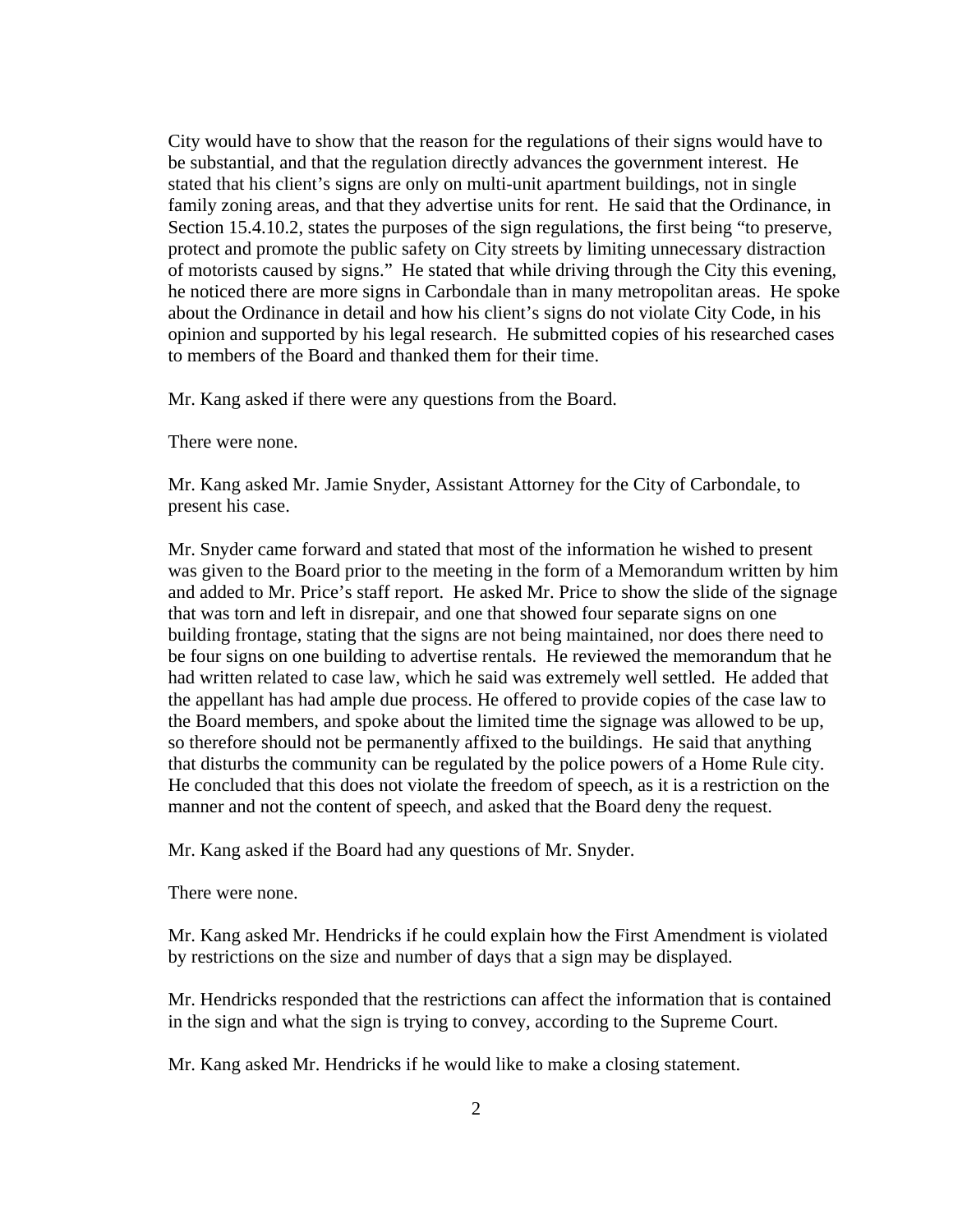Mr. Hendricks stated that the due process argument was with respect to the Fourteenth Amendment which incorporated the First Amendment, which is why he coupled them in the appeal. He said that they wouldn't get anywhere if they didn't question the Ordinance because that does not mean it passes muster with the Supreme Court rulings.

Mr. Kang asked Mr. Snyder if he had a closing statement.

Mr. Snyder stated that the Ordinance does not state that the sign cannot be up, it states that you cannot leave it up for more than fourteen days after the property has been leased or sold. He said that is the main difference in the Supreme Court case law that was cited by Mr. Hendricks. He said that the City is not trying to tell them they cannot have signs, they are restricting the size, number and length of time the signs are up. He asked the Board to vote that the Ordinance is valid.

Mr. Kang asked the Board if they were ready to vote.

Board members responded yes, they were.

Mr. Kang asked for a motion that the City has jurisdiction over this matter.

Mr. Anz moved, seconded by Mr. Loos, that the City has jurisdiction.

The motion passed by a unanimous voice vote.

Mr. Kang asked for a motion as to the fact that the applicant has the standing to bring the case to the Board.

Mr. Loos moved, seconded by Ms. Field, that the applicant does have the standing.

The motion passed by a unanimous voice vote.

Mr. Kang asked for a motion as to the finding of the facts.

Mr. Anz moved, seconded by Mr. Loos, as to the finding of facts.

The motion passed on a unanimous voice vote.

Mr. Kang asked for a motion as to the approval or denial of the appeal.

Ms. Schachel moved, seconded by Mr. Loos, to approve the appeal.

Roll Call Vote:

 $Yes - 0$ No - 5 (Loos, Anz, Field, Schechel, Kang)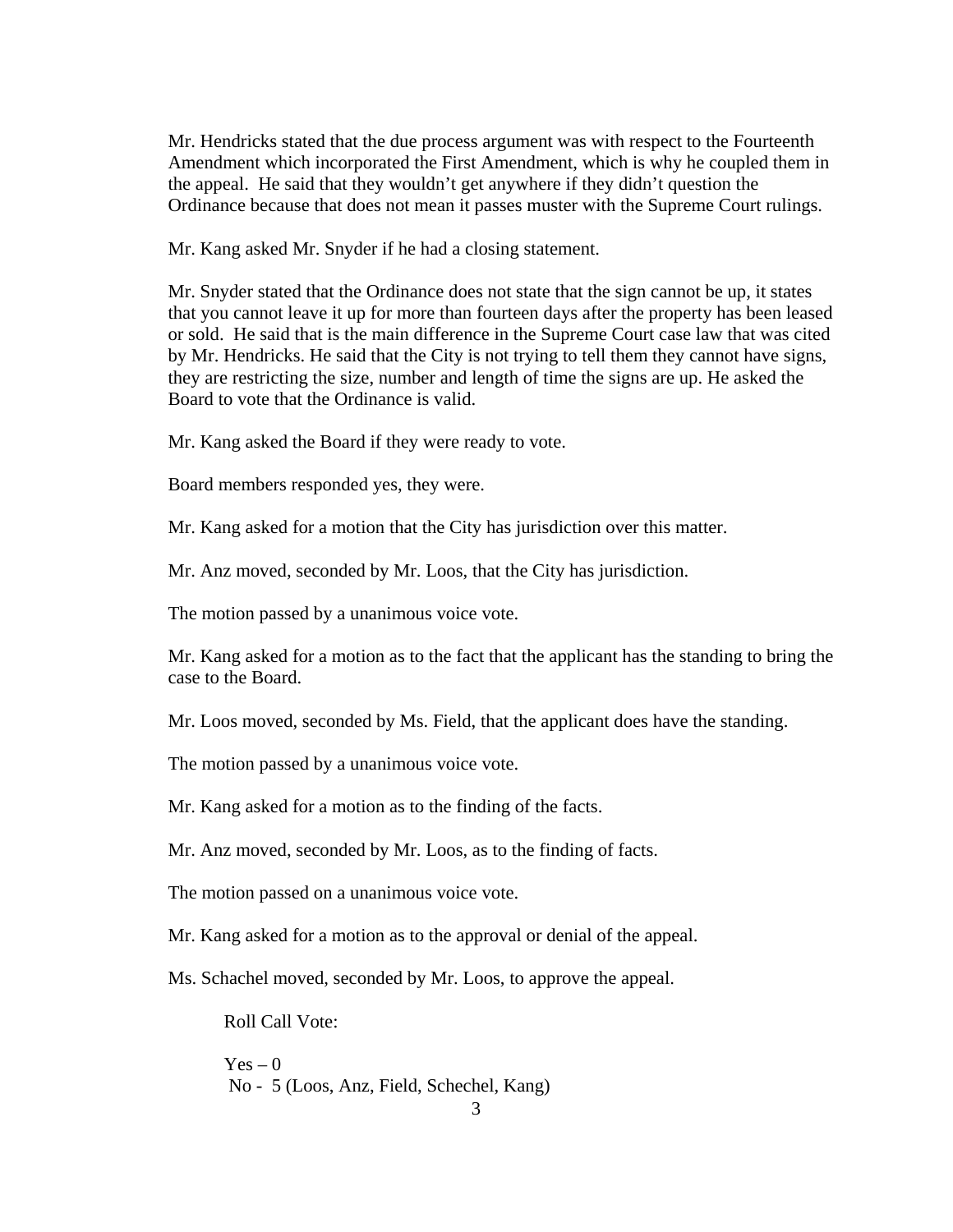Mr. Wallace stated that the appeal is denied.

Mr. Kang told Mr. Hendricks that he would receive written notification of the denial of his appeal within a few weeks.

#### **Old Business:**

Mr. Kang stated there was no Old Business to conduct. **New Business:**

Mr. Kang stated there was no New Business to conduct.

# **Citizen Comments or Questions:**

There were none.

# **Adjournment:**

Mr. Kang adjourned the meeting 6:44 p.m.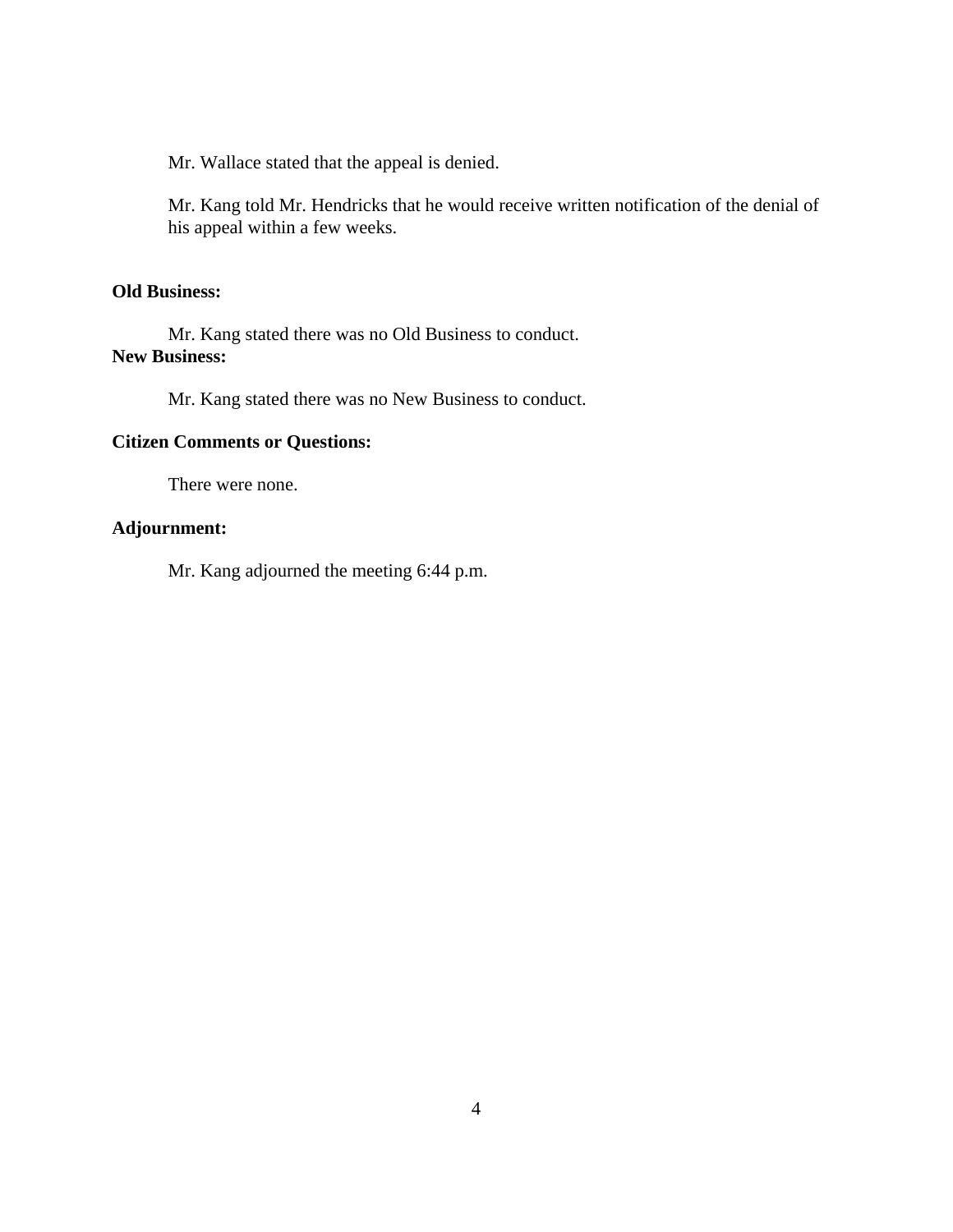# **MINUTES**

# **City of Carbondale Preservation Commission Monday, April 21, 2014 City Hall/Civic Center – 7:30 p.m***.*

1. **Roll Call:** Chair Parkinson called the meeting to order at 7:30p.m.

**Members Present:** Benedict, Clark, Doherty, Ittner, Parkinson, VanAwken

**Members Absent:** Comparato, Sigler

**Staff Present:** Sergeev

**Guests:** Seven CCHS students

- 2. **Approval of Minutes:** Ms. Ittner moved, seconded by Mr. VanAwken, to approve the minutes of March 17, 2014.
- 3. Public Hearings

None

#### 4. **Communications and Reports:**

**A.** Education and Technical Assistance Committee

Ms. Ittner stated that she has been looking for history from 1896 on for the Alumni Association. She said she located three collections about the Alumni Association after some diligent searching at Morris Library.

Mr. Parkinson stated that the bus tour had taken place earlier in the evening and that it had gone very well. He asked that thank you cards be sent out to both the IDOT personnel who allowed them into their building, as well as Andy Wallace, who let them tour the previous Armory building and treated them very well.

**B.** Nomination and Hardship Review Committee

Mr. Parkinson stated that a hearing will be held at the Varsity Center for the Arts, scheduled for April 23, 2014, at 9:00 a.m. at the Varsity Theater. He said that they are going to formally ask permission to move forward with the exterior renovations.

**C.** Work Plan Committee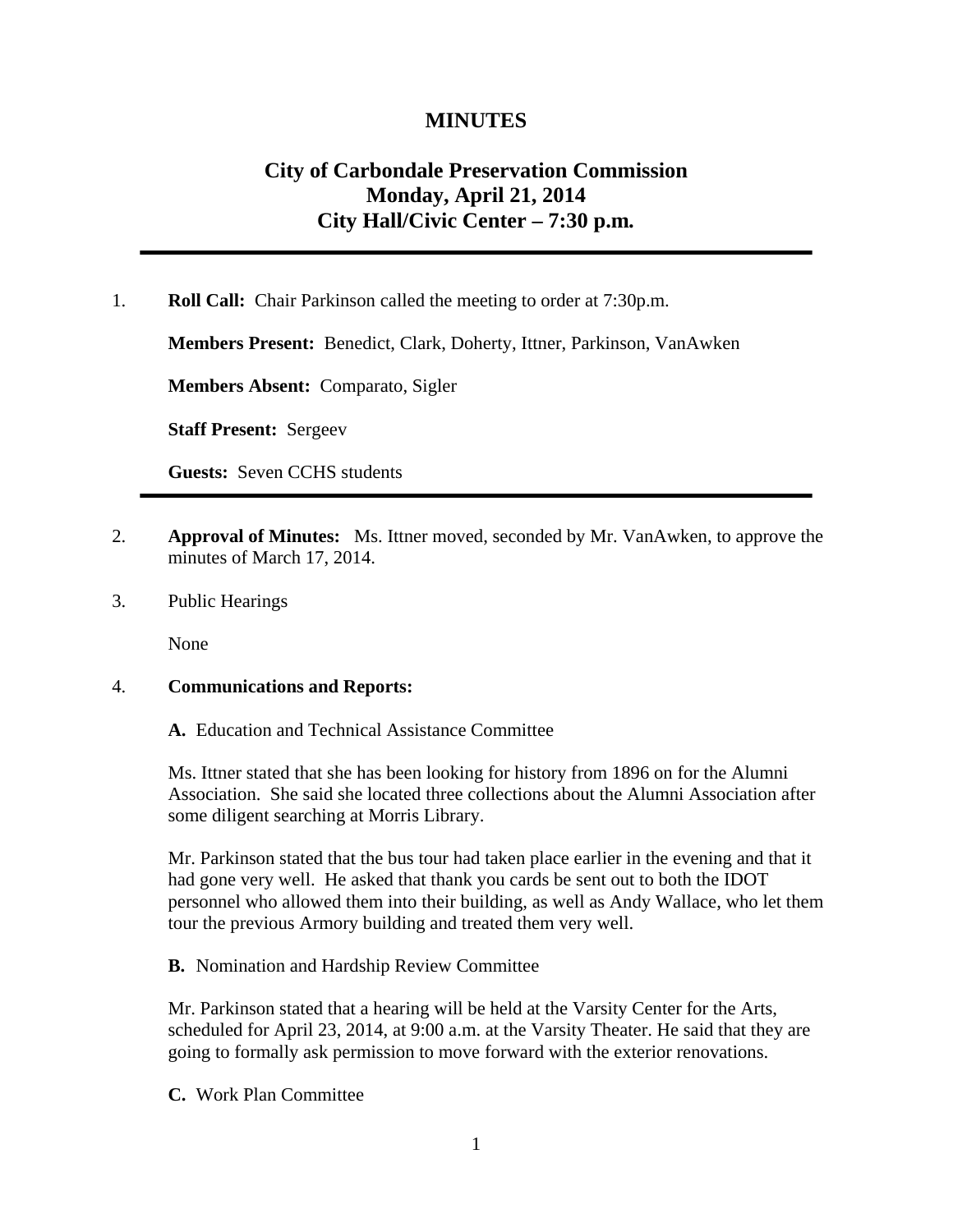Mr. Clark stated that the Work Plan Committee met and reviewed the work plan. Everyone was given a copy of the excel spreadsheet that shows the upcoming events and plans for the entire Commission.

There was brief discussion regarding a second plaque for the plan in 2015, and the timing of the Annual National Preservation Conference. Ms. Sergeev stated that she will obtain the date and location in an email, and forward it on to all Commissioners.

#### **D.** Nomination Committee

Mr. Parkinson stated that he was going to combine this item and item 6.A.

#### 5. **Old Business:**

#### **A.** Plaque Dedication Date

Mr. Parkinson spoke about the significance of the plaque that has been received. He suggested the dedication for at 10 a.m. on May  $31^{\text{st}}$ .

#### 6. **New Business:**

**A.** Officer Elections

Ms. Benedict stated that the Nomination Committee had met, and that Mr. Parkinson is slated for Chair and Mr. Sigler for Vice Chair for the next term.

Mr. Clark moved, seconded by Mr. Van Awken, that the slate be accepted.

The motion was passed by a unanimous voice vote.

- **B.** Historic Preservation Month
	- a. Recommendation of Certificate of Appreciation to Dianna Reusch and David Pendell for their work on the *Carbondale Remembered* oral history project

Ms. Ittner stated that these two people from John A. Logan College have been transcribing oral histories since 2006, and that she feels it is time to publically thank them, hopefully at a City Council Meeting.

Ms. Sergeev stated that she is looking into a presentation at a City Council Meeting.

**C.** FY 2015 Meeting Schedule

Mr. Parkinson reviewed the schedule of meetings for FY 2015, as the new fiscal year begins on May  $1<sup>st</sup>$ , 2014. The March and April dates were corrected, and Mr. Parkinson asked for a motion to approve the calendar of meetings.

Mr. VanAwken moved, seconded by Ms. Doherty, to approve the schedule.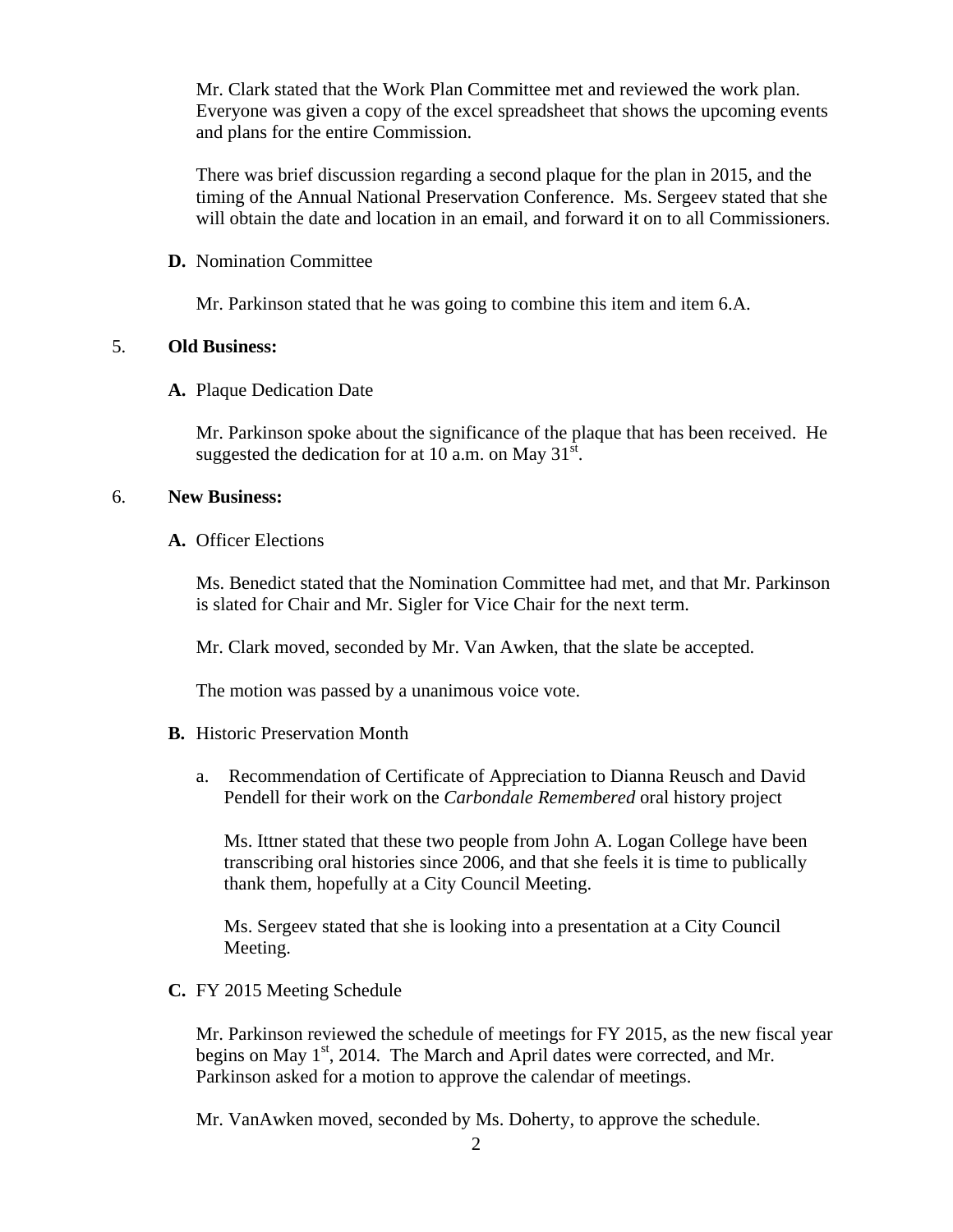The motion passed by a unanimous voice vote.

# 7. **Comments by the Public, Commission Members and Staff:**

There was brief discussion regarding the placement of the plaque and the people who should be invited. Ms. Sergeev requested that Commissioners send her any names that need to be added to her list of invitees.

# 8. **Adjournment:**

Mr. Parkinson adjourned the meeting at 8:01 p.m.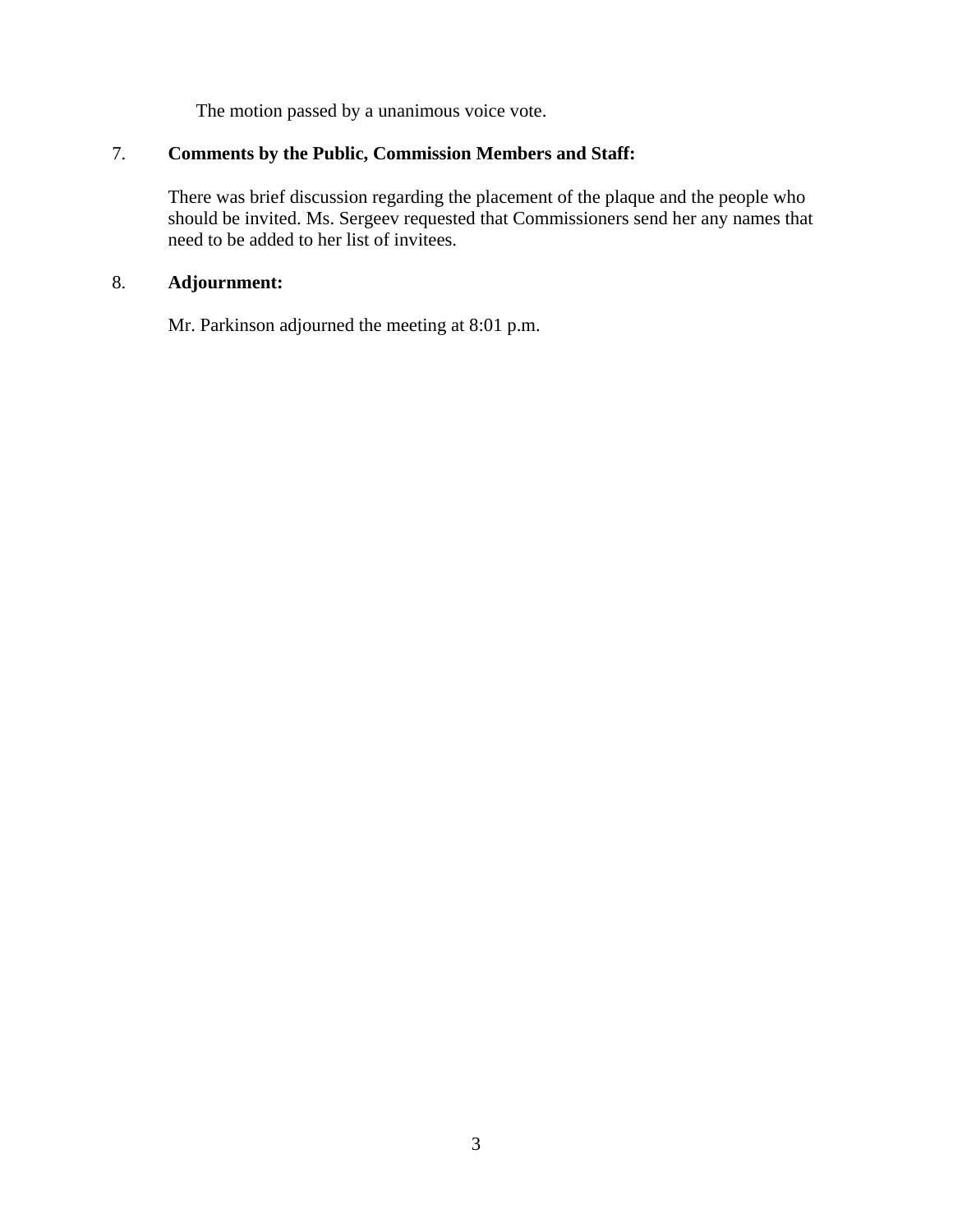# **CITY OF CARBONDALE, ILLINOIS MEETING MINUTES 5:00 PM, DECEMBER 12, 2013 FIRE STATION #1, 600 E. COLLEGE**

**PRESENT:** Chief John Michalesko, Captain Mike Rishel, Wesley Clemmons, Dylan Fairfield, Sean Sherwood. **ABSENT:** RON STOLZ, ROB MILLER **GUESTS**: None

# **CALL TO ORDER**

Wesley Clemmons called the meeting to order at 5:04 PM.

# **MINUTES OF PREVIOUS MEETING**

A motion was made by Sean Sherwood to approve the previous meeting's minutes, Mike Rishel seconds and all in favor.

# **TREASURER'S REPORT**

SEAN SHERWOOD REPORTED A BALANCE OF \$66,956.73 WITH NO OUTSTANDING EXPENDITURES. DYLAN FAIRFIELD MADE A MOTION TO ACCEPT, MIKE RISHEL SECONDS AND ALL IN FAVOR.

# **UNFINISHED BUSINESS**

The decision was made to cancel the purchasing of the chain come-along that was previously approved so a different one could be purchased.

# **NEW BUSINESS**

Mike Rishel made a motion to purchase rescue equipment totaling \$9065.60 including 38 pocket window punches (\$9.99 each totaling \$399.68), two rocket panel ram supports (\$139 each plus shipping totaling \$306.00), a four point combo strut kit (\$7,336.00 including shipping), and two chain come-alongs (\$149.99 plus shipping totaling \$349.98). John Michalekso seconds and all in favor. A motion was made by Mike Rishel to purchase cabinets for the bay at station 1 for \$1,741.98, Dylan Fairfield seconds and all in favor. Discussion was made about purchasing exercise equipment for the new station and also a treadmill for station 1. It was decided to table the items until next meeting. Mike Rishel made a motion to purchase five TV mounts (\$149.99 each totaling \$749.95) and a projector mount (\$79.00) for the new station. Sean Sherwood seconds and all in favor. A motion was made by Mike Rishel to purchase appliances for the new station including a dishwasher (\$701.10), three refridgerators (\$776.29 each totaling \$2,328.87), and a gas range stove (\$2,051.99). Sean Sherwood seconds and all in favor. The schedule for the 2014 meetings were given to the members.

# **Guest Comments and Questions**

None

# **ANNOUNCEMENTS AND ADJOURNMENT**

The next meeting is to be scheduled for February 14, 2014. Mike Rishel made a motion to adjourn, John Michalesko seconds and all in favor at 6:25 PM.

Dylan Fairfield, Secretary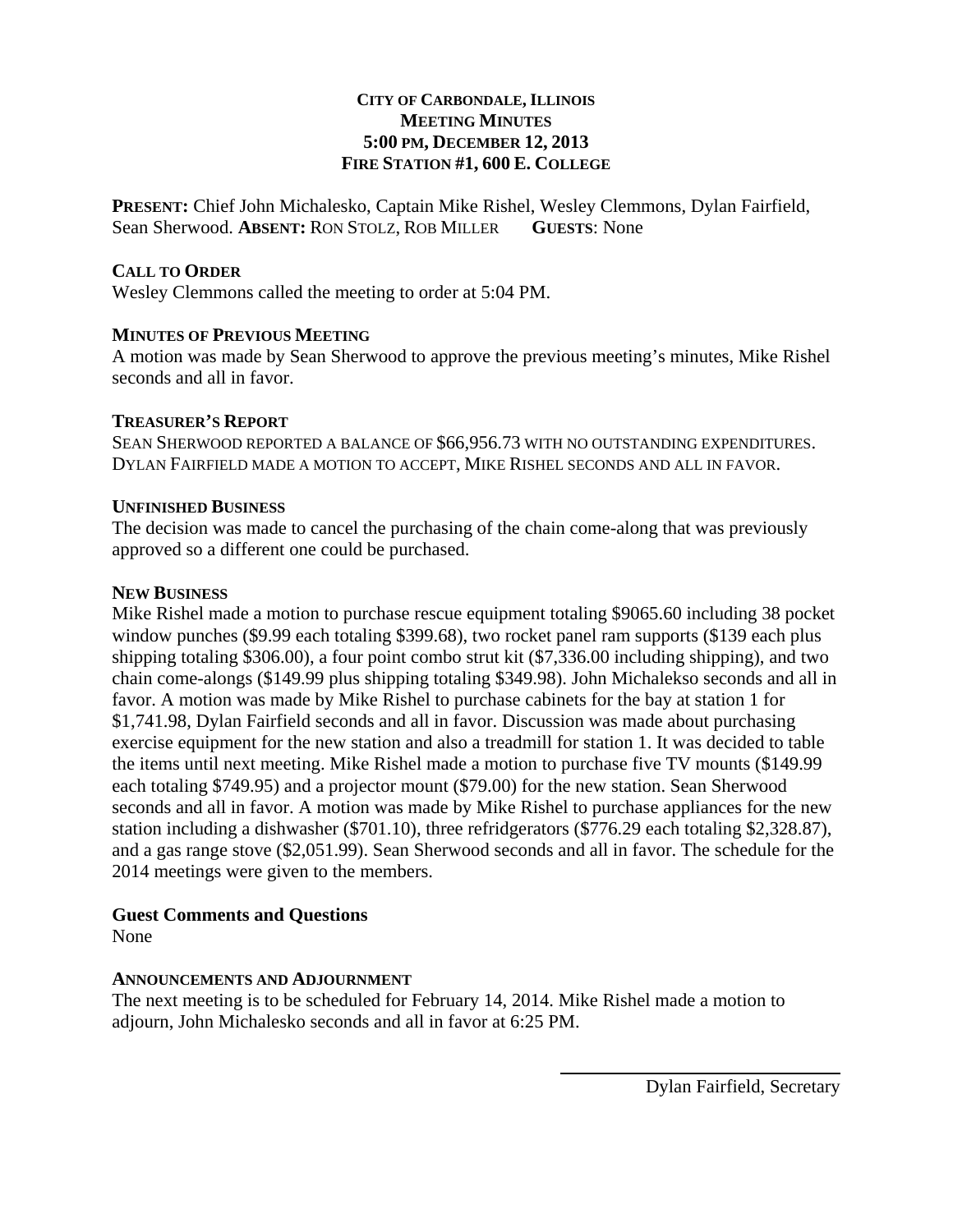City of Carbondale, Illinois Foreign Fire Insurance Board Meeting Minutes 5:00 pm, February 13, 2014 Fire Station #1, 600 E. College

Present: Chief John Michalesko, Rob Miller, Wesley Clemmons, Dylan Fairfield, Sean Sherwood. Absent: Captain Mike Rishel, Ron Stolz Guests: None

Call to Order Meeting was called to order by Clemmons at 5:07 PM.

Minutes of Previous Meeting Was not reviewed.

#### Treasurer's Report

Sean N Sherwood reported a current balance of \$60,297.63 with an available balance of \$51,232.03. The outstanding balance was \$9,065.60 including pocket window punches (\$399.62), rocker panel ram support (\$306.00), shark collapsible cribbing (\$674.00), four point combo strut kit (\$7,336.00), and a two ton chain come along (\$349.98). Miller made a motion to approve the report, Michalesko seconds and all in favor.

#### Unfinished Business

Discussion was made about treadmills for station 1 and 2. It was decided to table the items until more quotes were provided.

#### New Business

Motion was made by Miller to purchase Mediacom for the new station for two months and a reconnect for \$550.00, Sherwood seconds and all in favor. Miller made a motion to purchase a Bunn automatic brewer for the new station, Fairfield seconds and all in favor. A motion was made by Miller to purchase a universal gym system (\$3,149.00), a weight set (\$199.98), and a curl bar (\$49.99) for the new station, Fairfield seconds and all in favor. Discussion was made about additional exercise equipment that had been requested for purchase for the new station. It was decided to table the items until we moved in and knew if there would be enough space. A motion was made by Fairfield to purchase three recliner chairs for the new station at \$739.00 each, totaling \$2,217.00. Miller seconds, Michalesko votes against, and the rest in favor. Motion carries with the majority in favor. Motion was made by Fairfield to purchase two end tables for the new station for \$732.00. Sherwood seconds, Michalesko votes against, and the rest in favor. Motion carries with the majority in favor. Miller made a motion to purchase leather seats for the front of Car 2 for \$775.00, Sherwood seconds and all in favor.

Guest Comments and Questions None.

Announcements and Adjournment

The next meeting was to be scheduled for April 10th. A motion was made by Miller to adjourn, Sherwood seconds and all in favor at 6:22 PM.

Dylan Fairfield, Secretary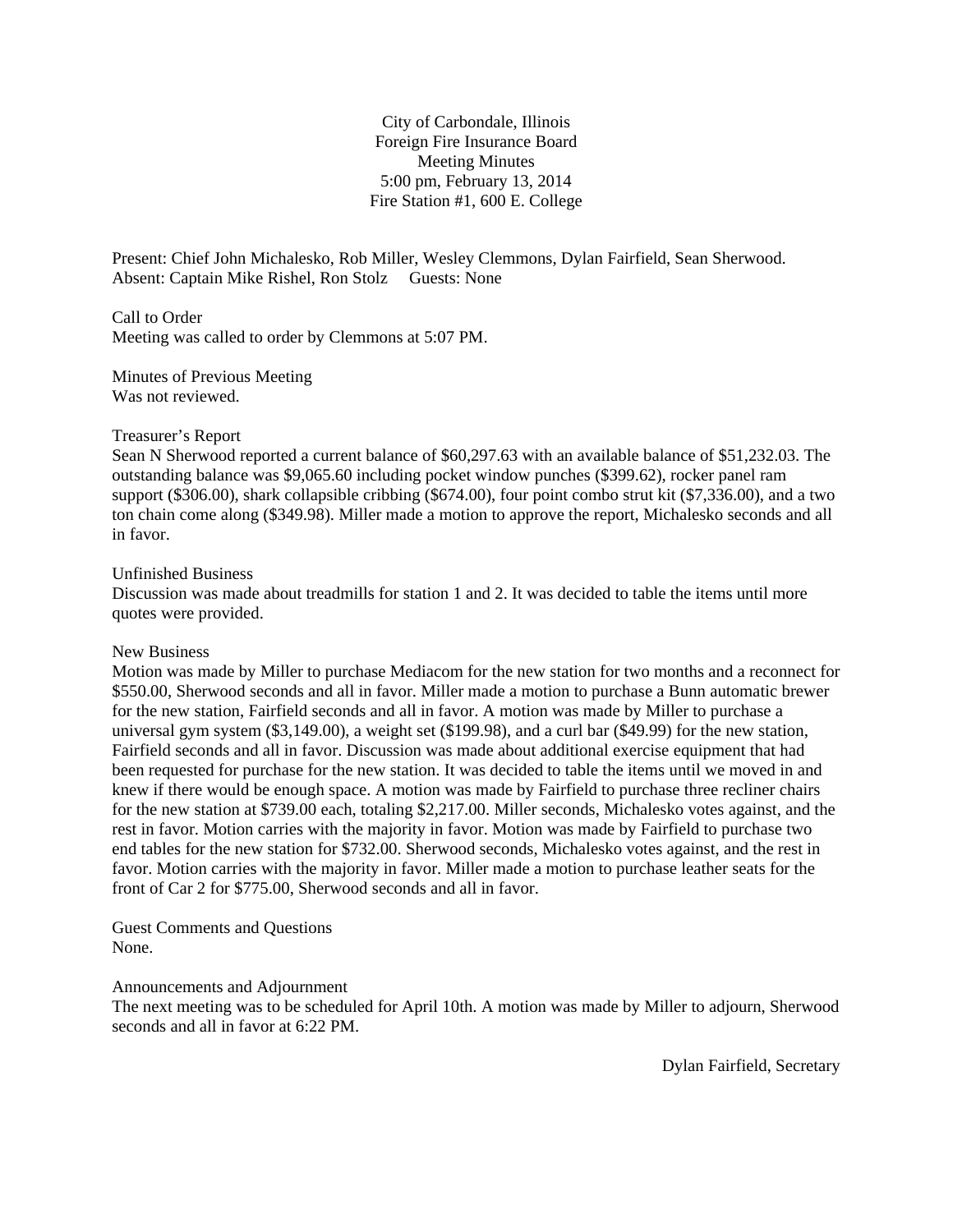# **MINUTES City of Carbondale Sustainability Commission Thursday, February 20, 2014 City Hall / Civic Center – 6:00 p.m***.*

| <b>Roll Call:</b><br>1. | Ms. Wagner called the meeting to order at 6:07 p.m.     |
|-------------------------|---------------------------------------------------------|
| <b>Members Present:</b> | Ms. Wagner, Mr. Kunath, Mr. Thorne, Mr. Loos, Ms. Davis |
| <b>Members Absent:</b>  | Mr. Stewardson, Mr. Monty, Ms. Bonney, Ms. Shimada      |
| <b>Staff Present:</b>   | Loren Polley                                            |

**Others Present:** 

**Minutes**: Motion by Mr. Thorne,  $2<sup>nd</sup>$  by Mr. Loos, all in favor, of approval of January 16, 2014, minutes

#### 2. **Communications:**

Review of the current Status Report of the Former Koppers Wood-Treating Site. Updates should be posted on website

**Old Business:** Website approved. Website content is processing. Greencarbondale.com

**Energy Committee –** 

**Bike Path /Green Space Committee –** 

**Recycling Committee –** 

**New Business:** 

**Adjournment:** With no further business to be conducted Ms. Wagner adjourned the meeting at 6:31 PM.

3. Respectively submitted by Loren K. Polley, City of Carbondale Staff Liaison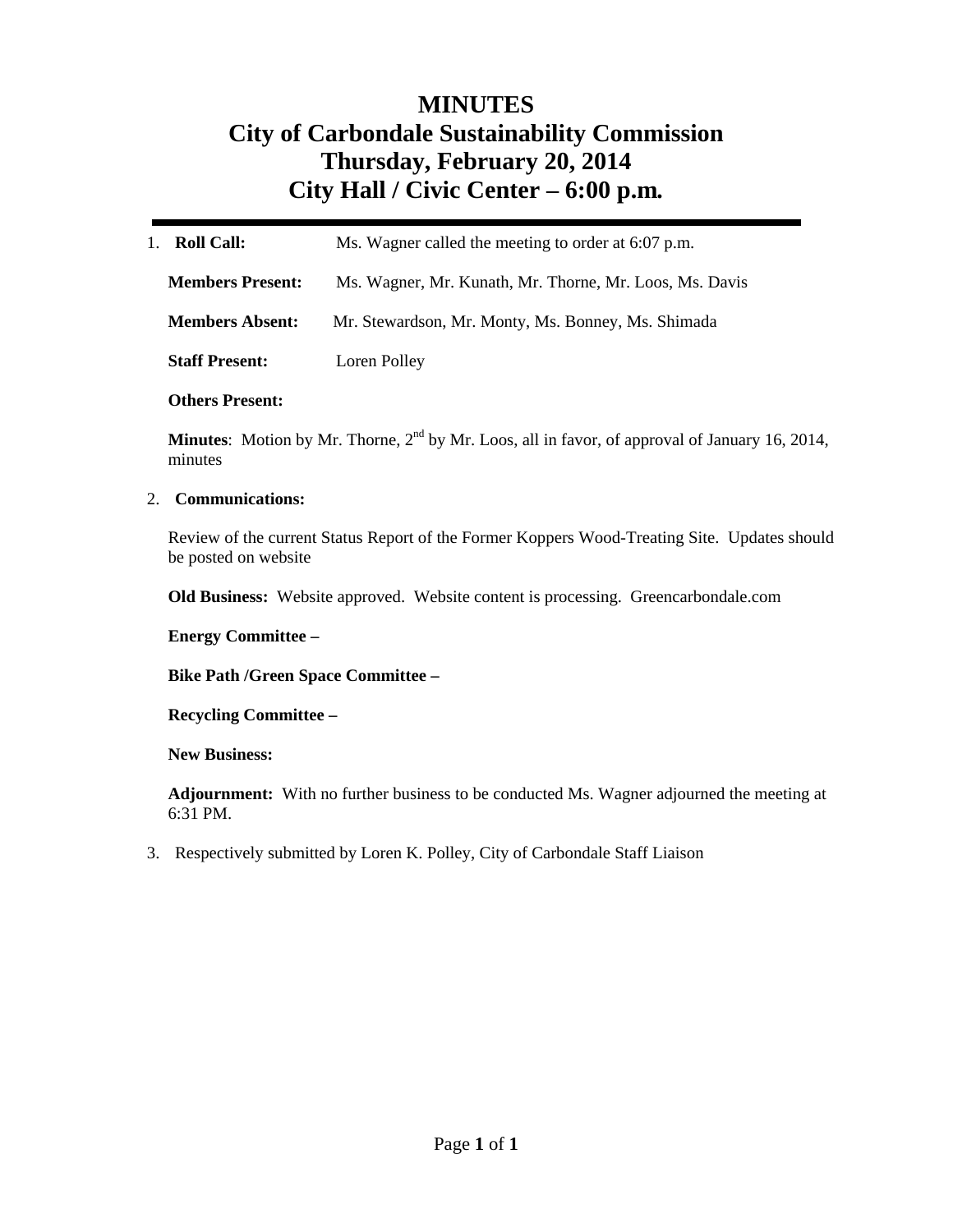# **MINUTES City of Carbondale Sustainability Commission Thursday, March 20, 2014 City Hall / Civic Center – 7:30 p.m***.*

| <b>Roll Call:</b><br>$1_{-}$                                    | Ms. Wagner called the meeting to order at 7:44 p.m.      |  |
|-----------------------------------------------------------------|----------------------------------------------------------|--|
| <b>Members Present:</b>                                         | Ms. Wagner, Mr. Kunath, Ms. Shimada, Mr. Loos, Ms. Davis |  |
| <b>Members Absent:</b><br>Mr. Stewardson, Mr. Monty, Mr. Thorne |                                                          |  |
| <b>Staff Present:</b>                                           | Loren Polley                                             |  |

#### **Others Present:**

**Minutes**: Motion by Mr. Loos, 2<sup>nd</sup> by Ms. Shimada, all in favor, of approval of February 20, 2014, minutes

#### 2. **Communications:**

Review of the current Status Report of the Former Koppers Wood-Treating Site. Updates should be posted on website

**Old Business:** Website is up and running. Greencarbondale.com

#### **Energy Committee –**

**Bike Path /Green Space Committee –** 

#### **Recycling Committee –**

**New Business:** Ms. Bonney has resigned leaving two vacant positions. A CCHS student and an SIU student are needed to fill Commission seats.

**Adjournment:** With no further business to be conducted Ms. Wagner adjourned the meeting at 8:23 PM.

3. Respectively submitted by Loren K. Polley, City of Carbondale Staff Liaison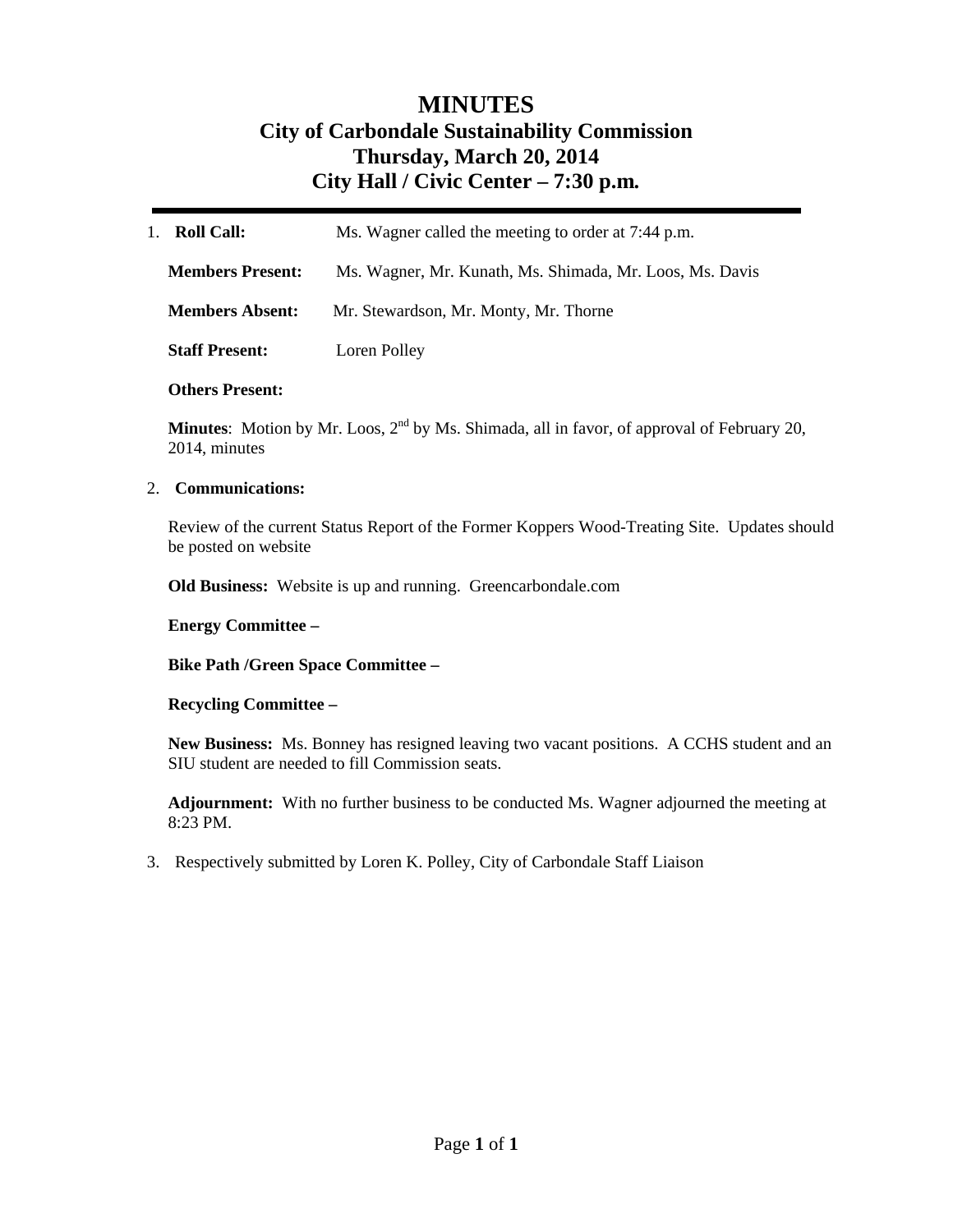# **MINUTES City of Carbondale Sustainability Commission Thursday, April 17, 2014 City Hall / Civic Center – 6:00 p.m***.*

| <b>Roll Call:</b>       | Ms. Wagner called the meeting to order at 6:19 p.m.                |  |
|-------------------------|--------------------------------------------------------------------|--|
| <b>Members Present:</b> | Ms. Wagner, Mr. Kunath, Ms. Shimada, Mr. Loos, Ms. Davis Mr. Monty |  |
| <b>Members Absent:</b>  | Mr. Thorne                                                         |  |
| <b>Staff Present:</b>   | Loren Polley                                                       |  |
| <b>Others Present:</b>  | 7 CCHS students, 3 SIU students, Sarah Heyer from KCB              |  |
|                         |                                                                    |  |

**Minutes**: Motion by Mr. Loos, 2<sup>nd</sup> by Ms. Shimada, all in favor, of approval of March 20, 2014, minutes

#### 2. **Communications:**

Review of the current Status Report of the Former Koppers Wood-Treating Site. Updates should be posted on website

**Old Business:** Website is up and running. Greencarbondale.com

#### **Energy Committee –**

**Bike Path /Green Space Committee –** 

#### **Recycling Committee –**

**New Business:** Mr. Stewardson has resigned leaving a vacant position. Bike Path/Green Space committee is to be split into two separate committees. Green Space Committee and Transportation Committee are the two new committees. Motion by Mr. Kunath,  $2<sup>nd</sup>$  by Ms. Davis, all in favor, of the split.  $1^{st}$  by Mr. Loos,  $2^{nd}$  by Ms. Shimada, all in favor, of the proposed committee definitions.

**Adjournment:** With no further business to be conducted Ms. Wagner adjourned the meeting at 6:45 PM.

3. Respectively submitted by Loren K. Polley, City of Carbondale Staff Liaison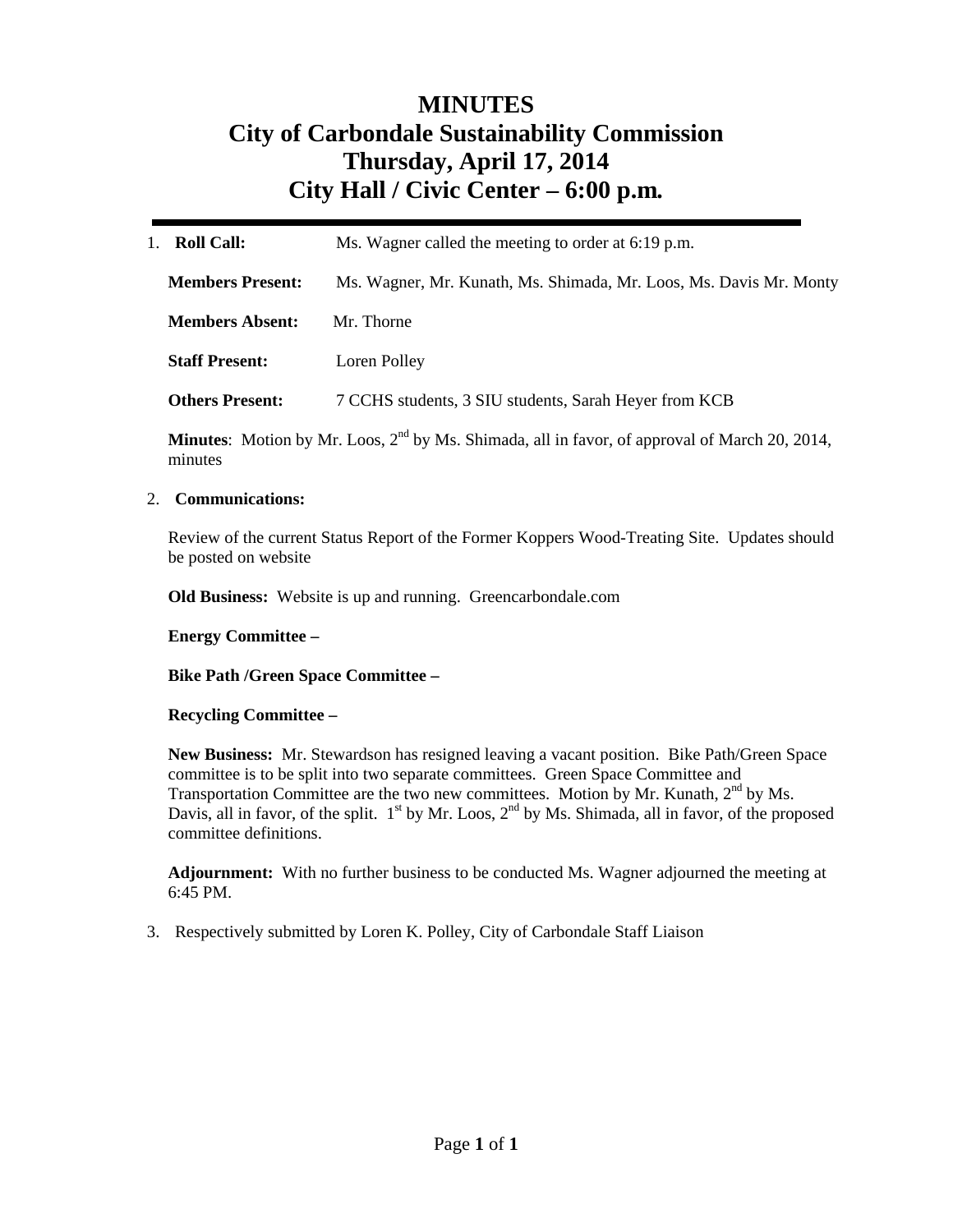

**Commissioners Present:** Jeraldine Brown, Joseph Brown, Peg Falcone, Jerrold Hennrich, Faith Miller, Les O'Dell, Dora Weaver

**Commissioners Excused**: Lauren Bonner

**Commissioners Absent**: Blaine Tisdale

**Study Circle Staff Present:** Sarah Heyer

**Guests Present:** Karriem Shariati , Elius Reed, CCHS Students (Dyrell Bates, Sierra Burns, JayLynn Davidson, Rachel Fligor, Brianna Halliday, Brittany Hewerdine, Sabrina LeBlanc, Simone Pike,

**Staff Present**: Deborah McCoy, Chief Jodi O'Guinn, City Manager Kevin Baity

# **Call to Order**

The meeting was called to order by Vice Chair Hennrich at 6:35 p.m.

# **Minutes**

Motion was made by Commissioner O'Dell and seconded by Commissioner Falcone to approve the minutes from the March 17, 2014, meeting, with the correction that Commissioner Jeraldine Brown had an excused absence. Motion carried.

\_\_\_\_\_\_\_\_\_\_\_\_\_\_\_\_\_\_\_\_\_\_\_\_\_\_\_\_\_\_\_\_\_\_\_\_\_\_\_\_\_\_\_\_\_\_\_\_\_\_\_\_\_\_\_\_\_\_\_\_\_\_\_\_\_\_\_\_\_\_\_\_\_\_\_\_\_\_\_\_\_\_\_\_\_\_\_\_\_\_

# **Announcements**

| April 9:  | EPA will have representatives at the Eurma Hayes Center from 6:00-9:00 pm to<br>discuss issues regarding the old Copper Tire Plant area. The meeting is not<br>considered one of the two to be sponsored the City Council. |
|-----------|----------------------------------------------------------------------------------------------------------------------------------------------------------------------------------------------------------------------------|
| April 12: | Annual Soul Food fund raiser will be sponsored by the African American Museum from<br>11:30 am $-$ 3:30 pm in the University Mall food court area. Cost is \$7 for adults and<br>\$3 for children.                         |
| April 12: | Spring Clean Up will be held at Turley Park                                                                                                                                                                                |
| April 12: | Aids Walk                                                                                                                                                                                                                  |
| April 17: | SIU Board of Trustees Meeting will be held at the Student Center at 9:00 am.                                                                                                                                               |
| April 17: | Dr. Cornell West will be speaking at Shryock Auditorium at 7:00 pm.                                                                                                                                                        |

Congratulations were extended to Commissioner Miller on her appointment as the Director of the SIU-C Dental Hygiene Program.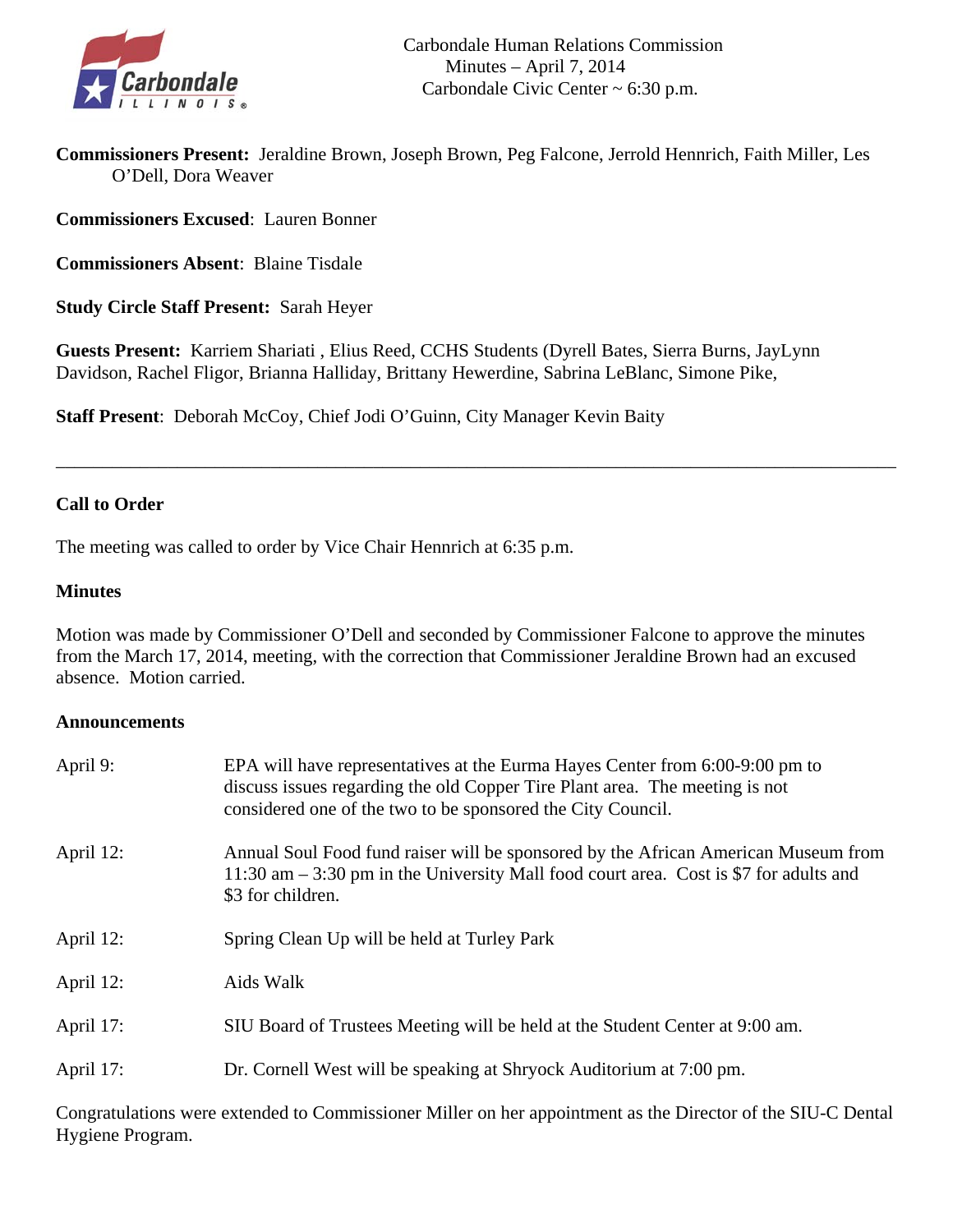HRC Meeting Notes - Page 2 April 7, 2014

# **Public Comments:**

Mr. Reed commented on the negative impact the investigation of SIU-C student Pravin Varughese's death might have on the university's declining enrollment. He referenced Carbondale Times articles (February 19, 22, & 26, 2014) containing statements from Police Chief O'Guinn and descriptions of the District #13 State Police Officer's actions. Mr. Reed stated that an article in the April 3, 2014, Daily Egyptian reported that the toxicology report showed no signs of alcohol or drugs in Mr. Varughese's system. Mr. Reed stated that he was told by Representative Enyart's Office that Mr. Varughese's parents had contacted Indian government officials, who contacted Chancellor Cheng or some other official, to inform the university that they would not be sending the proposed 500 students to SIU-C as planned because Carbondale is no longer a safe place for students.

Mr. Baity commented that he and Mr. Reed had spoken about the situation with the Indian government not sending students to Carbondale. Chancellor Cheng indicated that no one from the Indian Consulate or Indian Government had contacted her office.

Mr. Reed indicated that his comments were meant to bring attention to the seriousness of the issue (danger to students) and that the issue has not been resolved. He suggested there be a public meeting to discuss the issue.

Chief O'Guinn commented that the information being reported about the toxicology test is inaccurate, and that the State's Attorney's Office had advised that it not be commented on as there is an open investigation. Questions were asked about the search for Mr. Varughese and Chief O'Guinn summarized the information received and the steps taken by the Carbondale Police Department.

Commissioner Falcone stated that something positive to come out of the situation could be improved communication between law enforcement agencies.

# **Study Circles Report**

# *Neighborhood Action Group*

Coordinator Heyer reported the Neighborhood Group met April 2, 2014. Representatives from Glenview Street were present and looking to organize a neighborhood group. There was discussion regarding the Neighborhood Business Proposal, the City's budget shortfall, the Carbondale *Communique*, and the Carbondale Neighborhood Watch meeting scheduled for Tuesday, April 8, 2014, 5:00 p.m. April 19, 2014 will be a ground breaking ceremony at the Buckminster Fuller Dome.

No report

*Continuing the Dialogue/Education -* No report

*Race Relations -* No report

# **Non-Violent Carbondale Project**

Coordinator Heyer reported on the following events:

April 4 - Community of Rights – Rights of Community Speakers

HRC Meeting Notes - Page 3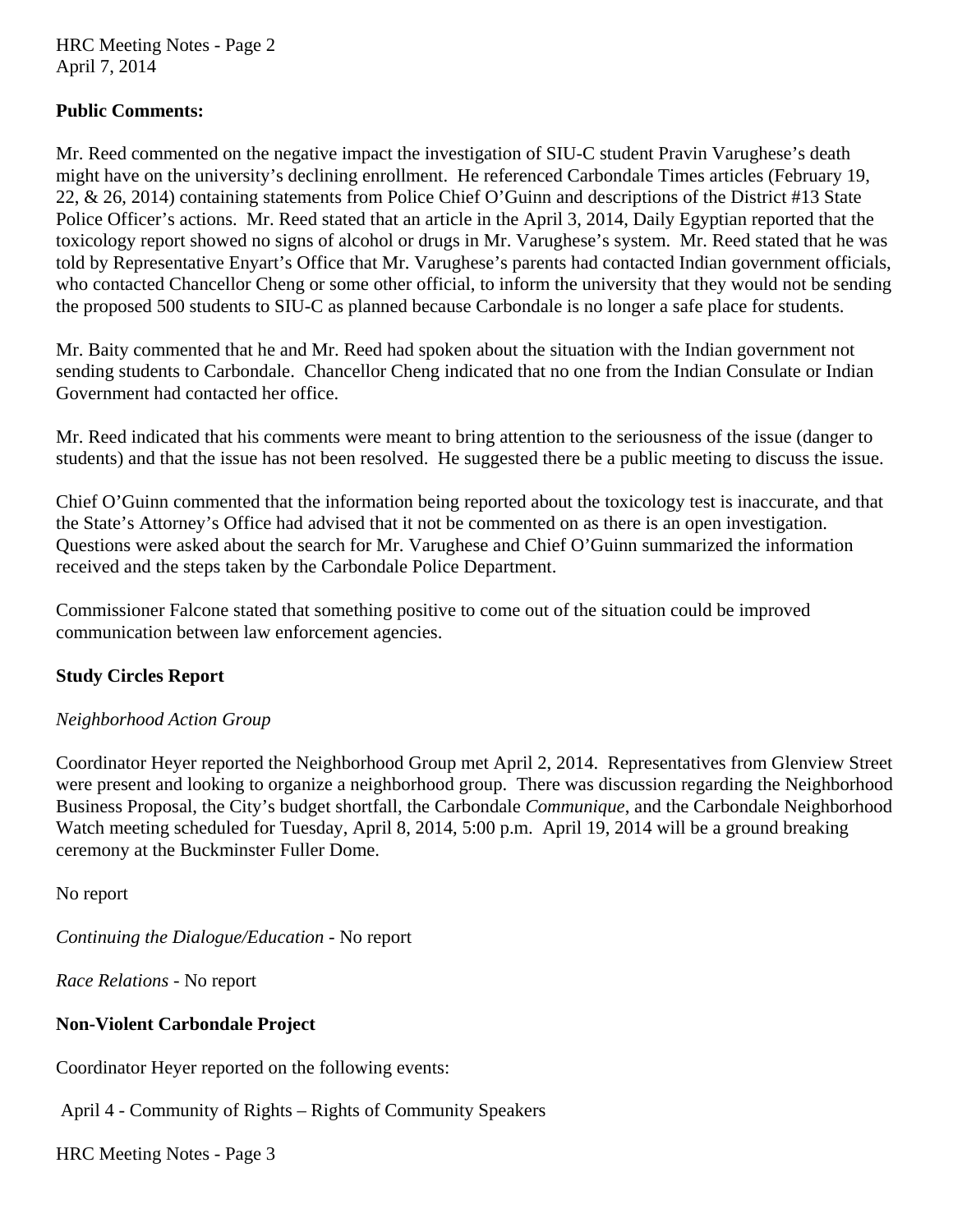- April 5 Workshop on collecting stories. Things are missed in the community when things are viewed only from a science perspective and not an anecdotal.
- April 12 Workshop kids collecting stories Boys & Girls Club

April 26 – Sharing stories

Commissioner Miller commented that there is a good deal of information contained in the "Linking Lands, Lives and Arts of Southern Illinois" that can be found on line.

# **Old Business**

Law Enforcement Reports: Vice Chair Hennrich called attention to the 2011, 2012, and 2013 reports distributed at the last Human Relations Commission meeting. Commissioner Falcone inquired whether there was any way of determining whether the numbers are duplicates, e.g. the number of people as opposed to number of actual arrests. Chief O'Guinn stated that the current system is not set up to extract that kind of information, but the new system may allow customization. Questions were asked about a Restorative Justice program for juveniles. Under Mr. Wepsiec's Office, few individuals were recommended for the program, but Mr. Carr may choose to handle the program differently. Restorative Justice puts the victim and the offender together. Chief O'Guinn stated that there may not be sufficient staffing or funding to support the program. Commissioner Joseph Brown commented that the university, particularly the Dean of Liberal Arts, would be a resource and internships and externships could be created. Students studying delinquency could be connected to those issues present in the Carbondale community. Chief O'Guinn commented that part of the problem is that a lot of people are saying what needs to be done, but no one is stepping forward to move things along. Chief O'Guinn provided clarification of UCR Violation Codes, index crimes, burglary, theft, and calls for service. Traffic citations have been increased as a result of phone calls about driving while texting/talking, running red lights, and stop signs. Traffic stops also include warnings (roughly 5,000 citations with 3,000 of those being warnings).

Mr. Baity reported that the City is reviewing state traffic violations to determine if and how they can be incorporated into City Ordinances so the City of Carbondale can write the ticket and the revenue stays local rather than going to the State of Illinois.

Commissioner Weaver asked the CCHS students if they were aware of any discrepancies between white and black kids. Most comments indicated that the environment, parenting, matter of discipline, and peer group contributed to the differences.

# HRC Responsibilities, Role, Charges:

 Educational Campaign: Vice Chair Hennrich spoke about a seminar he attended where Judge Timberlake was the facilitator. A white paper, titled "Restorative Justice: A Primer and Exploration of Practice Across Two North American Cities," was distributed to Commissioners. Commissioner O'Dell suggested that Commissioners be given an opportunity to review the handout and discuss at the next meeting. Commissioners agreed.

Retreat: On hold until after Illinois Municipal Human Relations Association Conference.

Community Discussions: Environmental Racism. Commissioner Miller encouraged Commissioners attend the meeting with the EPA at the Eurma Hayes Center on April 9, to learn or to hear any issues that are related to environmental racism. Commissioners will need to take some action regarding what direction they would like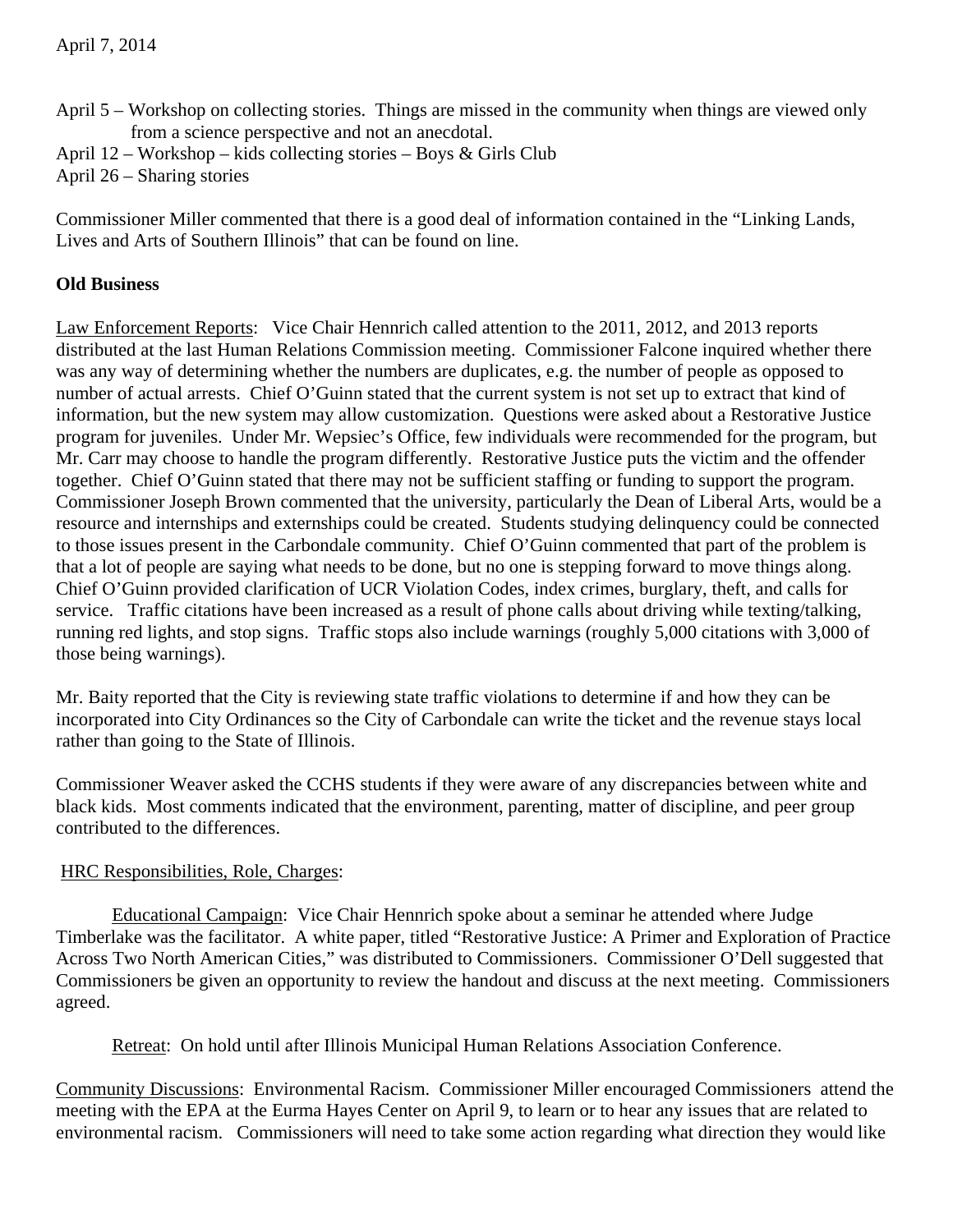HRC Meeting Notes - Page 4 April 7, 2014

to move, perhaps at the next HRC meeting.

Partnering for Social Justice: States Attorney Mike Carr was scheduled to speak on Restorative Justice, but had to cancel, and the meeting was cancelled due to weather.

Illinois Municipal Human Relations Conference: May 1, 2014, Springfield, IL. Commissioner Joseph Brown will attend. Other Commissioners interested in attending should contact Ms. McCoy.

#### **New Business**

Commissioner Weaver reported that she had emailed the Mayor indicating her desire to continue with the HRC.

**Next Meeting: May 5, 2014, 6:30 p.m**.

**Adjournment -** There being no further business, the meeting was adjourned at 8:05 p.m.

Recorded by Deborah McCoy \_\_\_\_\_\_\_\_\_\_\_\_\_\_\_\_\_\_\_\_\_\_\_\_\_\_\_\_\_\_\_\_\_\_\_\_\_\_\_\_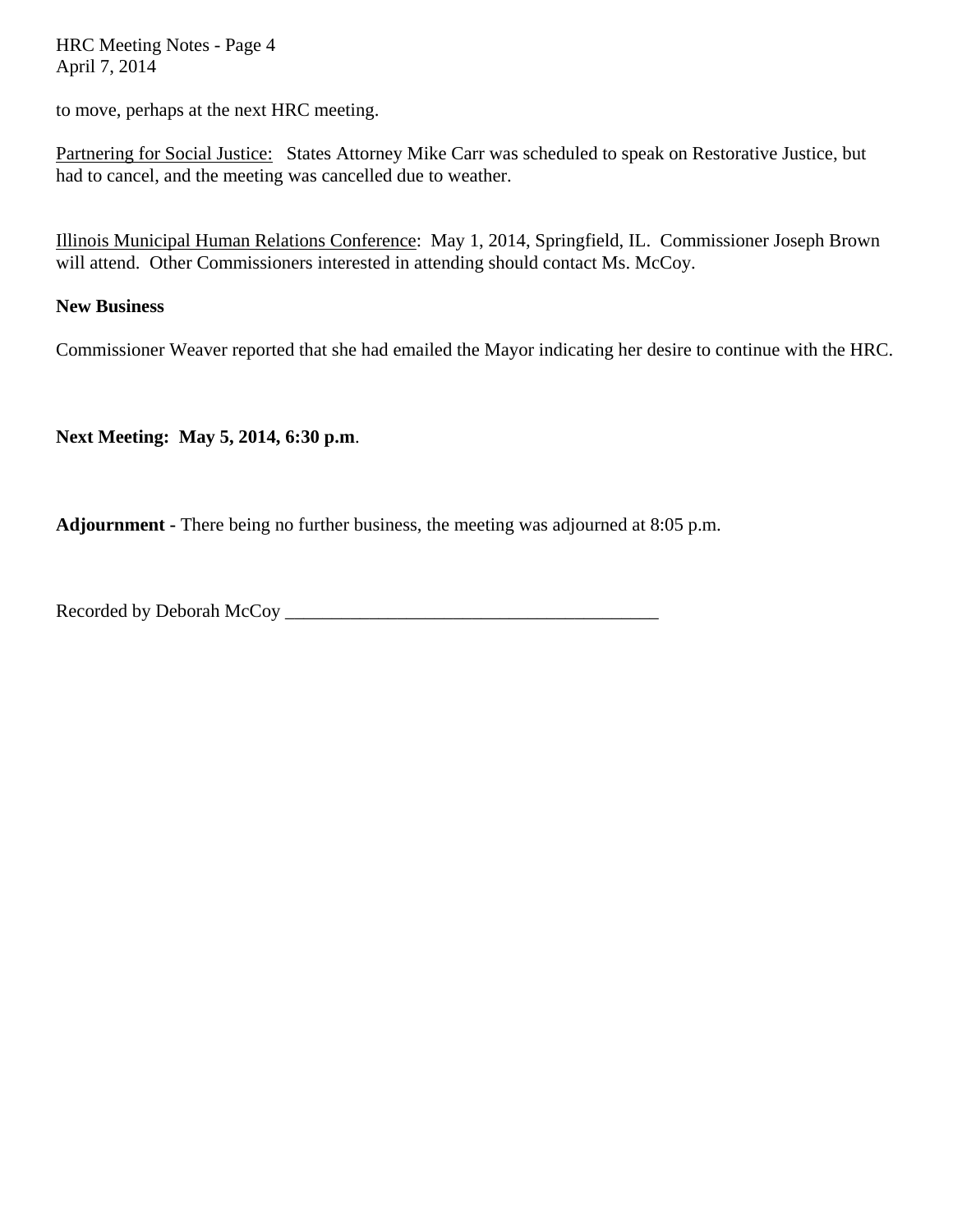

The City of Carbondale's Liquor Advisory Board held a meeting on Thursday, April 3, 2014, in Room 103 of the Carbondale Civic Center, 200 South Illinois Avenue. Vice-Chairman Mills called the meeting to order at 5:32 p.m. with the following-named members of the Board present/absent:

#### **1. Roll Call**

Present: John Mills, Tasis Karayiannis (arrived at 5:33 p.m.), and Sarah O'Dell

Absent: Steve Payne, Joyce Webb, Emily Loehmer, and Mark Robinson

A quorum was available to take action on the agenda items. City Staff present for the meeting included City Clerk Jennifer Sorrell, Fire Chief Michalesko, and Lt. Matt Dunning.

#### **2. Approval of Minutes**

T. Karayiannis moved, S. O'Dell seconded, to approve the minutes from March 6, 2014. VOTE: All voted aye, motion declared carried.

#### **3. Consideration of an application for a Class C2 (Grocery Store – Beer and Wine Package Sales) Liquor License for Aldi, Inc. d/b/a Aldi at 1232 East Main Street**

Representatives from Aldi included Dale Richards, Store Manager, Monica Del Rio, Shipping Manager, and Jim Mittrucker, District Manager.

 Mr. Mittrucker noted that the corporation does sell some wine products and a few beer products. He provided a handout depicting the products which they carry and noted there are some additional varieties for the summer and around the holidays. He stated there is a weekly shipment received at each store and training is provided to employees. The cost per six-pack is approximately \$6.00 and he noted he anticipated no problems in administering the law regarding sales of alcohol. Mr. Mittrucker indicated that the standard layout for all Aldi stores places the alcohol in the first aisle against the wall. Mr. Richards stated that customers are able to bypass the first aisle altogether once they enter the business.

 J. Mills asked about the training received by employees, the seasonal changes to the alcohol lines, and then commented about the ordinance requirement regarding the placement of alcohol within the store. He noted that the Council may not accept the layout where alcohol is placed in the first row and that alternate arrangements may have to be made.

 Mr. Mittrucker stated that walls can be placed on either side of the shelving and noted that the entire display is 12' in length. He remarked that the store is small and there is not a lot of flexibility on moving the product.

 T. Karayiannis noted the display would not be very large, there are licenses available, and that he did not see any problems with the application, but agreed that they may have a problem at the Council level.

Mr. Mittrucker asked if the Board would recommend the store having a license.

J. Mills noted his reluctance to state in any recommendation that the store be exempted from the